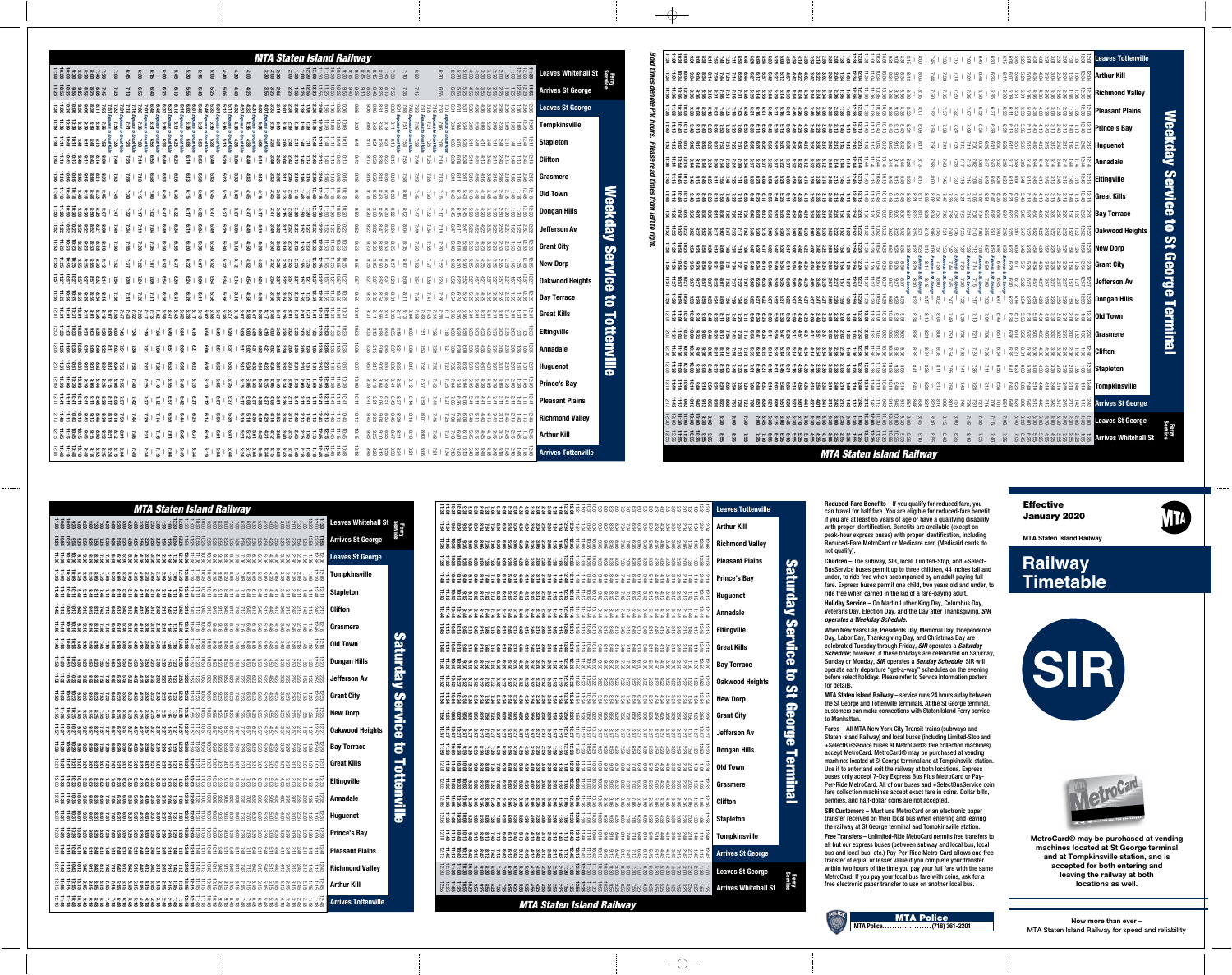**Reduced-Fare Benefits** – If you qualify for reduced fare, you can travel for half fare. You are eligible for reduced-fare benefit if you are at least 65 years of age or have a qualifying disability with proper identification. Benefits are available (except on peak-hour express buses) with proper identification, including Reduced-Fare MetroCard or Medicare card (Medicaid cards do not qualify).

**Children** – The subway, SIR, local, Limited-Stop, and +SelectBusService buses permit up to three children, 44 inches tall and under, to ride free when accompanied by an adult paying full-fare. Express buses permit one child, two years old and under, to ride free when carried in the lap of a fare-paying adult.

**Holiday Service** – On Martin Luther King Day, Columbus Day, Veterans Day, Election Day, and the Day after Thanksgiving, *SIR operates a Weekday Schedule.* 

When New Years Day, Presidents Day, Memorial Day, Independence Day, Labor Day, Thanksgiving Day, and Christmas Day are celebrated Tuesday through Friday, *SIR* operates a *Saturday Schedule*; however, if these holidays are celebrated on Saturday, Sunday or Monday, *SIR* operates a *Sunday Schedule*. SIR will operate early departure "get-a-way" schedules on the evening before select holidays. Please refer to Service Information posters for details.

**MTA Staten Island Railway** – service runs 24 hours a day between the St George and Tottenville terminals. At the St George terminal, customers can make connections with Staten Island Ferry service to Manhattan.

**Fares** – All MTA New York City Transit trains (subways and Staten Island Railway) and local buses (including Limited-Stop and +SelectBusService buses at MetroCard® fare collection machines) accept MetroCard. MetroCard® may be purchased at vending machines located at St George terminal and at Tompkinsville station. Use it to enter and exit the railway at both locations. Express buses only accept 7-Day Express Bus Plus MetroCard or Pay-Per-Ride MetroCard. All of our buses and +SelectBusService coin fare collection machines accept exact fare in coins. Dollar bills, pennies, and half-dollar coins are not accepted. OMNY is the MTA's new fare payment system. Use your contactless card or smart device to pay the fare on buses and subways. Visit omny.info for details of the rollout.

**SIR Customers** – Must use MetroCard or an electronic paper transfer received on their local bus when entering and leaving the railway at St George terminal and Tompkinsville station.

**Free Transfers** – Unlimited-Ride MetroCard permits free transfers to all but our express buses (between subway and local bus, local bus and local bus, etc.) Pay-Per-Ride Metro-Card allows one free transfer of equal or lesser value if you complete your transfer within two hours of the time you pay your full fare with the same MetroCard. If you pay your local bus fare with coins, ask for a free electronic paper transfer to use on another local bus.



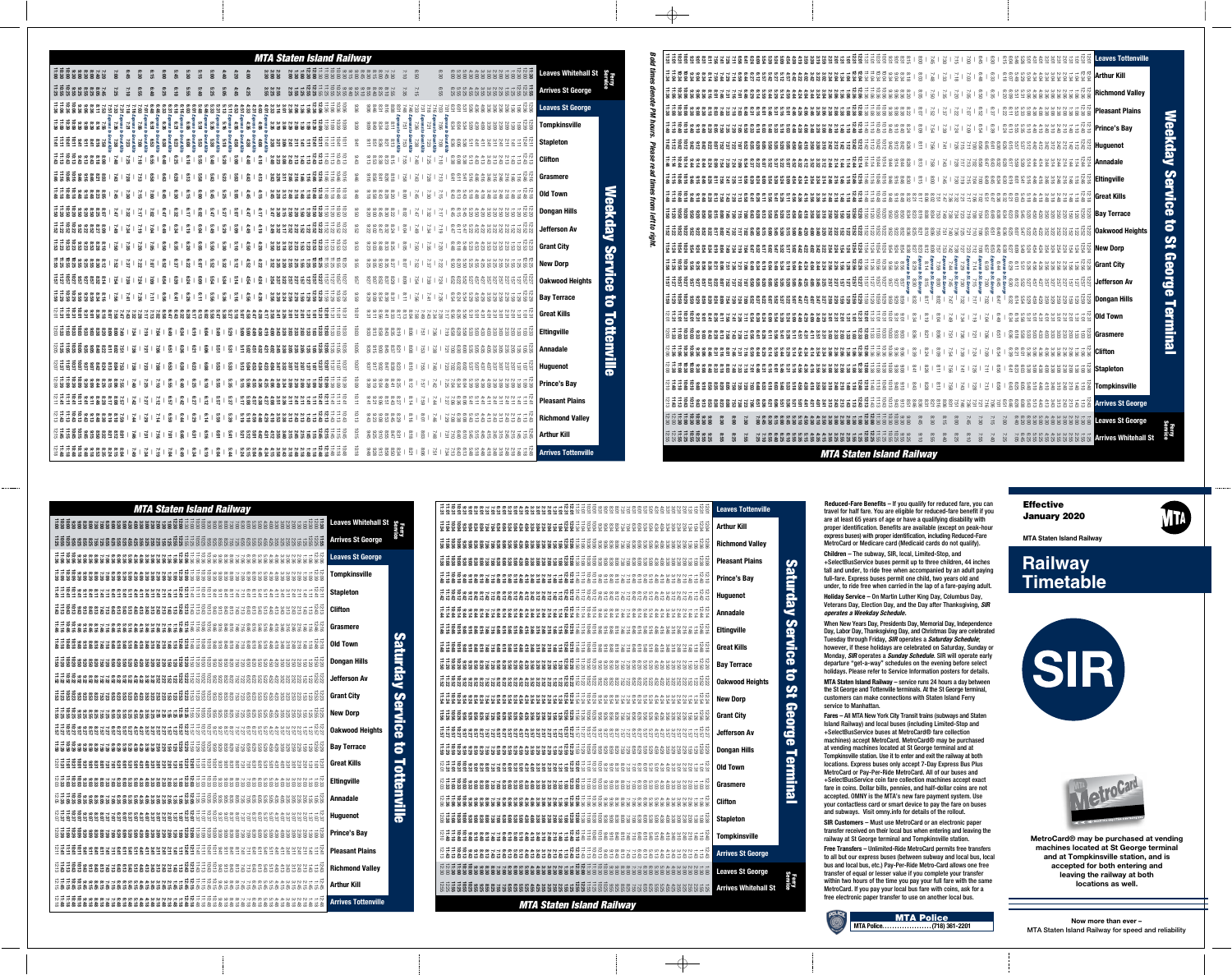# **Weekday Service to St George Terminal**

| <b>Arrives Whitehall St</b> | 1:25<br>1:55<br>2:25<br>2:55<br>3:25<br>3:55<br>4:25<br>4:55<br>5:25<br>5:55<br>6:25<br>6:45<br>7:05<br>7:25<br>7:40<br>7:55<br>8:10                                                                                                                                            | 8:25                                                         | 8:40<br>8:55                                                             | 9:10                                 | 9:25<br>9:55<br>10:25<br>10:55<br>11:25<br>11:55                            | 12:25<br>12:55<br>1:25<br>1:55<br>2:25<br>2:55<br>3:25<br>3:55   | 4:15<br>4:35<br>4:55<br>5:15<br>5:35<br>5:55<br>6:10<br>6:25 | 6:40<br>6:55<br>7:10<br>7:25<br>7:55                 | 8:25<br>8:55<br>9:25<br>9:55                 | 10:25<br>10:55<br>11:25<br>11:55<br>12:25<br>12:55                                                                             |
|-----------------------------|---------------------------------------------------------------------------------------------------------------------------------------------------------------------------------------------------------------------------------------------------------------------------------|--------------------------------------------------------------|--------------------------------------------------------------------------|--------------------------------------|-----------------------------------------------------------------------------|------------------------------------------------------------------|--------------------------------------------------------------|------------------------------------------------------|----------------------------------------------|--------------------------------------------------------------------------------------------------------------------------------|
| Leaves St George            | 1:00<br>1:30<br>2:00<br>2:30<br>3:00<br>3:30<br>4:00<br>4:30<br>5:00<br>5:30<br>6:00<br>6:20<br>6:40<br>7:00<br>7:15<br>7:30<br>7:45                                                                                                                                            | 8:00                                                         | 8:15<br>8:30                                                             | 8:45                                 | 9:00<br>9:30<br>10:00<br>10:30<br>11:00<br>11:30                            | 12:00<br>12:30<br>1:00<br>1:30<br>2:00<br>2:30<br>3:00<br>3:30   | 3:50<br>4:10<br>4:30<br>4:50<br>5:10<br>5:30<br>5:45<br>6:00 | 6:15<br>6:30<br>6:45<br>7:00<br>7:30                 | 8:00<br>8:30<br>9:00<br>9:30                 | 10:00<br>10:30<br>11:00<br>11:30<br>12:00<br>12:30                                                                             |
| <b>Arrives St George</b>    | 12:43<br>1:13<br>1:43<br>2:13<br>2:43<br>3:13<br>3:43<br>4:13<br>4:43<br>5:13<br>5:43<br>6:08<br>6:28<br>6:46<br>6:51<br>7:01<br>7:06<br>7:16<br>7:21<br>7:31<br>7:36                                                                                                           | 7:46<br>7:51<br>8:01                                         | 8:06<br>8:16<br>8:21                                                     | 8:31<br>8:36<br>8:46                 | 8:51<br>9:13<br>9:43<br>10:13<br>10:43<br>11:13                             | 11:43<br>12:13<br>12:43<br>1:13<br>1:43<br>2:13<br>2:43<br>3:13  | 3:41<br>4:01<br>4:21<br>4:41<br>5:01<br>5:21<br>5:36<br>5:51 | 6:06<br>6:21<br>6:36<br>6:51<br>7:06<br>7:23<br>7:38 | 7:53<br>8:08<br>8:23<br>8:38<br>8:53<br>9:13 | 9:43<br>10:13<br>10:43<br>11:13<br>11:43<br>12:13                                                                              |
| Tompkinsville               | 12:40<br>1:10<br>1:40<br>2:10<br>2:40<br>3:10<br>3:40<br>4:10<br>4:40<br>5:10<br>5:40<br>6:05<br>6:25<br>6:43<br>$\qquad \qquad$<br>6:58<br>$\qquad \qquad -$<br>7:13<br>$\qquad \qquad -$<br>7:28<br>$\overline{\phantom{m}}$                                                  | 7:43<br>$\qquad \qquad -$<br>7:58                            | 8:13<br>$\qquad \qquad$                                                  | 8:28<br>$\qquad \qquad -$            | 8:43<br>$\overline{\phantom{0}}$<br>9:10<br>9:40<br>10:10<br>10:40<br>11:10 | 11:40<br>12:10<br>12:40<br>1:10<br>1:40<br>2:10<br>2:40<br>3:10  | 3:38<br>3:58<br>4:18<br>4:38<br>4:58<br>5:18<br>5:33<br>5:48 | 6:03<br>6:18<br>6:33<br>6:48<br>7:03<br>7:20<br>7:35 | 7:50<br>8:05<br>8:20<br>8:35<br>8:50<br>9:10 | 9:40<br>10:10<br>10:40<br>11:10<br>11:40<br>12:10                                                                              |
| Stapleton                   | 12:38<br>1:08<br>1:38<br>2:08<br>2:38<br>3:08<br>3:38<br>4:08<br>4:38<br>5:08<br>5:38<br>6:03<br>6:23<br>6:41<br>$\overbrace{\qquad \qquad }$<br>6:56<br>7:11<br>7:26                                                                                                           | 7:41<br>$\qquad \qquad -$<br>7:56                            | 8:11                                                                     | 8:26                                 | 8:41<br>9:08<br>9:38<br>10:08<br>10:38<br>11:08                             | 11:38<br>12:08<br>12:38<br>1:08<br>1:38<br>2:08<br>2:38<br>3:08  | 3:36<br>3:56<br>4:16<br>4:36<br>4:56<br>5:16<br>5:31<br>5:46 | 6:01<br>6:16<br>6:31<br>6:46<br>7:01<br>7:18<br>7:33 | 7:48<br>8:03<br>8:18<br>8:33<br>8:48<br>9:08 | 9:38<br>10:08<br>10:38<br>11:08<br>11:38                                                                                       |
| Clifton                     | 12:36<br>1:06<br>1:36<br>2:06<br>2:36<br>3:06<br>3:36<br>4:06<br>4:36<br>5:06<br>5:36<br>6:01<br>6:21<br>6:39<br>6:54<br>7:09<br>7:24                                                                                                                                           | 7:39<br>7:54                                                 | 8:09                                                                     | 8:24<br>8:39                         | 9:06<br>9:36<br>10:06<br>10:36<br>11:06                                     | 11:36<br>12:06<br>12:36<br>1:06<br>1:36<br>2:06<br>2:36<br>3:06  | 3:34<br>3:54<br>4:14<br>4:34<br>4:54<br>5:14<br>5:29<br>5:44 | 5:59<br>6:14<br>6:29<br>6:44<br>6:59<br>7:16<br>7:31 | 7:46<br>8:01<br>8:16<br>8:31<br>8:46<br>9:06 | 9:36<br>10:06<br>10:36<br>11:06<br>11:36<br>12:06 12:08                                                                        |
| Grasmere                    | 12:33<br>1:03<br>1:33<br>2:03<br>2:33<br>3:03<br>3:33<br>4:03<br>4:33<br>5:03<br>5:33<br>5:58<br>6:18<br>6:36<br>6:51<br>$\qquad \qquad -$<br>7:06<br>$\qquad \qquad -$<br>7:21<br>$\overline{\phantom{0}}$                                                                     | 7:36<br>$\qquad \qquad -$<br>7:51                            | $\qquad \qquad -$<br>8:06                                                | 8:21<br>$\qquad \qquad -$            | 8:36<br>$\qquad \qquad -$<br>9:03<br>9:33<br>10:03<br>10:33<br>11:03        | 11:33<br>12:03<br>12:33<br>1:03<br>1:33<br>2:03<br>2:33<br>3:03  | 3:31<br>3:51<br>4:11<br>4:31<br>4:51<br>5:11<br>5:26<br>5:41 | 5:56<br>6:11<br>6:26<br>6:41<br>6:56<br>7:13<br>7:28 | 7:43<br>7:58<br>8:13<br>8:28<br>8:43<br>9:03 | 9:33<br>10:03<br>10:33<br>11:03<br>11:33                                                                                       |
| Old Town                    | 12:31<br>1:01<br>1:31<br>2:01<br>2:31<br>3:01<br>3:31<br>4:01<br>4:31<br>5:01<br>5:31<br>5:56<br>6:16<br>6:34<br>$\overline{\phantom{0}}$<br>6:49<br>$\qquad \qquad -$<br>7:04<br>7:19                                                                                          | 7:34<br>7:49                                                 | 8:04<br>$\overline{\phantom{0}}$                                         | 8:19                                 | 8:34<br>9:01<br>9:31<br>10:01<br>10:31<br>11:01                             | 11:31<br>12:01<br>12:31<br>1:01<br>1:31<br>2:01<br>2:31<br>3:01  | 3:29<br>3:49<br>4:09<br>4:29<br>4:49<br>5:09<br>5:24<br>5:39 | 5:54<br>6:09<br>6:24<br>6:39<br>6:54<br>7:11<br>7:26 | 7:41<br>7:56<br>8:11<br>8:26<br>8:41<br>9:01 | 9:31<br>10:01<br>10:31<br>11:01<br>11:31                                                                                       |
| Dongan Hills                | 12:29<br>12:59<br>1:29<br>1:59<br>2:29<br>2:59<br>3:29<br>3:59<br>4:29<br>4:59<br>5:29<br>5:54<br>6:14<br>6:32<br>6:47<br>7:02<br>7:17                                                                                                                                          | 7:32<br>7:47                                                 | 8:02                                                                     | 8:17                                 | 8:32<br>8:59<br>9:29<br>9:59<br>10:29<br>10:59                              | 11:29<br>11:59<br>12:29<br>12:59<br>1:29<br>1:59<br>2:29<br>2:59 | 3:27<br>3:47<br>4:07<br>4:27<br>4:47<br>5:07<br>5:22<br>5:37 | 5:52<br>6:07<br>6:22<br>6:37<br>6:52<br>7:09<br>7:24 | 7:39<br>7:54<br>8:09<br>8:24<br>8:39<br>8:59 | 9:29<br>9:59<br>10:29<br>10:59<br>11:29                                                                                        |
| Jefferson Av                | 12:27<br>12:57<br>1:27<br>1:57<br>2:27<br>2:57<br>3:27<br>3:57<br>4:27<br>4:57<br>5:27<br>5:52<br>6:12<br>6:30<br>6:45<br>7:00<br>7:15                                                                                                                                          | 7:30<br>7:45                                                 | 8:00                                                                     | 8:15                                 | 8:30<br>8:57<br>9:27<br>9:57<br>10:27<br>10:57                              | 11:27<br>11:57<br>12:27<br>12:57<br>1:27<br>1:57<br>2:27<br>2:57 | 3:25<br>3:45<br>4:05<br>4:25<br>4:45<br>5:05<br>5:20<br>5:35 | 5:50<br>6:05<br>6:20<br>6:35<br>6:50<br>7:07<br>7:22 | 7:37<br>7:52<br>8:07<br>8:22<br>8:37<br>8:57 | 9:27<br>9:57<br>10:27<br>10:57<br>11:27                                                                                        |
| Grant City                  | 12:26<br>12:56<br>1:26<br>1:56<br>2:26<br>2:56<br>3:26<br>3:56<br>4:26<br>4:56<br>5:26<br>5:51<br>6:11<br>6:29<br><b>Express to St. George</b> -<br>6:44<br>6:53 Express to St. George $-$<br>6:59<br><b>Express to St. George</b> -<br>7:14<br><b>Express to St. George --</b> | 7:29<br>Express to St. George -<br>7:44                      | <b>Express to St. George</b> -<br>7:59<br><b>Express to St. George</b> - | 8:14<br>8:23 Express to St. George - | 8:29<br>Express to St. George -<br>8:56<br>9:26<br>9:56<br>10:26<br>10:56   | 11:26<br>11:56<br>12:26<br>12:56<br>1:26<br>1:56<br>2:26<br>2:56 | 3:24<br>3:44<br>4:04<br>4:24<br>4:44<br>5:04<br>5:19<br>5:34 | 5:49<br>6:04<br>6:19<br>6:34<br>6:49<br>7:06<br>7:21 | 7:36<br>7:51<br>8:06<br>8:21<br>8:36<br>8:56 | 9:26<br>9:56<br>10:26<br>10:56<br>11:26                                                                                        |
| New Dorp                    | 12:24<br>12:54<br>1:24<br>1:54<br>2:24<br>2:54<br>3:24<br>3:54<br>4:24<br>4:54<br>5:24<br>5:49<br>6:09<br>6:27<br>6:38<br>6:42<br>6:57<br>7:08<br>7:12<br>7:23                                                                                                                  | 7:27<br>7:38<br>7:42                                         | 7:53<br>7:57<br>8:08                                                     | 8:12                                 | 8:27<br>8:38<br>8:54<br>9:24<br>9:54<br>10:24<br>10:54                      | 11:24<br>11:54<br>12:24<br>12:54<br>1:24<br>1:54<br>2:24<br>2:54 | 3:22<br>3:42<br>4:02<br>4:22<br>4:42<br>5:02<br>5:17<br>5:32 | 5:47<br>6:02<br>6:17<br>6:32<br>6:47<br>7:04<br>7:19 | 7:34<br>7:49<br>8:04<br>8:19<br>8:34<br>8:54 | 9:24<br>9:54<br>10:24<br>10:54<br>11:24                                                                                        |
| <b>Oakwood Heights</b>      | 12:22<br>12:52<br>1:22<br>1:52<br>2:22<br>2:52<br>3:22<br>3:52<br>4:22<br>4:52<br>5:22<br>5:47<br>6:07<br>6:25<br>6:36<br>6:40<br>6:51<br>6:55<br>7:06<br>7:10<br>7:21                                                                                                          | 7:25<br>7:36<br>7:40                                         | 7:51<br>7:55<br>8:06                                                     | 8:10<br>8:21                         | 8:25<br>8:36<br>8:52<br>9:22<br>9:52<br>10:22<br>10:52                      | 11:22<br>11:52<br>12:22<br>12:52<br>1:22<br>1:52<br>2:22<br>2:52 | 3:20<br>3:40<br>4:00<br>4:20<br>4:40<br>5:00<br>5:15<br>5:30 | 5:45<br>6:00<br>6:15<br>6:30<br>6:45<br>7:02<br>7:17 | 7:32<br>7:47<br>8:02<br>8:17<br>8:32<br>8:52 | 9:22<br>9:52<br>10:22<br>10:52<br>11:22                                                                                        |
| <b>Bay Terrace</b>          | 12:20<br>12:50<br>1:20<br>1:50<br>2:20<br>2:50<br>3:20<br>3:50<br>4:20<br>4:50<br>5:20<br>5:45<br>6:05<br>6:23<br>6:34<br>6:38<br>6:49<br>6:53<br>7:04<br>7:08<br>7:19                                                                                                          | 7:23<br>7:34<br>7:38                                         | 7:49<br>7:53<br>8:04                                                     | 8:08<br>8:19<br>8:23                 | 8:34<br>8:50<br>9:20<br>9:50<br>10:20<br>10:50                              | 11:20<br>11:50<br>12:20<br>12:50<br>1:20<br>1:50<br>2:20<br>2:50 | 3:18<br>3:38<br>3:58<br>4:18<br>4:38<br>4:58<br>5:13<br>5:28 | 5:43<br>5:58<br>6:13<br>6:28<br>6:43<br>7:00<br>7:15 | 7:30<br>7:45<br>8:00<br>8:15<br>8:30<br>8:50 | 9:20<br>9:50<br>10:20<br>10:50<br>11:20                                                                                        |
| Great Kills                 | 12:18<br>12:48<br>1:18<br>1:48<br>2:18<br>2:48<br>3:18<br>3:48<br>4:18<br>4:48<br>5:18<br>5:43<br>6:03<br>6:21<br>6:32<br>6:36<br>6:47<br>6:51<br>7:02<br>7:06<br>7:17                                                                                                          | 7:21<br>7:32<br>7:36                                         | 7:47<br>7:51<br>8:02                                                     | 8:06<br>8:17                         | 8:21<br>8:32<br>8:48<br>9:18<br>9:48<br>10:18<br>10:48                      | 11:18<br>11:48<br>12:18<br>12:48<br>1:18<br>1:48<br>2:18<br>2:48 | 3:16<br>3:36<br>3:56<br>4:16<br>4:36<br>4:56<br>5:11<br>5:26 | 5:41<br>5:56<br>6:11<br>6:26<br>6:41<br>6:58<br>7:13 | 7:28<br>7:43<br>7:58<br>8:13<br>8:28<br>8:48 | 9:18<br>9:48<br>10:18<br>10:48<br>11:18                                                                                        |
| Eltingville                 | 12:16<br>12:46<br>1:16<br>1:46<br>2:16<br>2:46<br>3:16<br>3:46<br>4:16<br>4:46<br>5:16<br>5:41<br>6:01<br>6:19<br>6:30<br>6:34<br>6:45<br>6:49<br>7:00<br>7:04<br>7:15                                                                                                          | 7:19<br>7:30                                                 | 7:45<br>8:00                                                             | $\overline{\phantom{m}}$<br>8:15     | 8:30<br>8:46<br>9:16<br>9:46<br>10:16<br>10:46                              | 11:16<br>11:46<br>12:16<br>12:46<br>1:16<br>1:46<br>2:16<br>2:46 | 3:14<br>3:34<br>3:54<br>4:14<br>4:34<br>4:54<br>5:09<br>5:24 | 5:39<br>5:54<br>6:09<br>6:24<br>6:39<br>6:56<br>7:11 | 7:26<br>7:41<br>7:56<br>8:11<br>8:26<br>8:46 | 9:16<br>9:46<br>10:16<br>10:46<br>11:16<br>11:38 11:40 11:42 11:44 11:46 11:48 11:50 11:52 11:54 11:56 11:57 11:59 12:01 12:03 |
| Annadale                    | 12:14<br>12:44<br>1:14<br>1:44<br>2:14<br>2:44<br>3:14<br>3:44<br>4:14<br>4:44<br>5:14<br>5:39<br>5:59<br>6:17<br>6:28<br>6:32<br>6:43<br>6:47<br>6:58<br>7:02<br>7:13                                                                                                          | 7:17<br>7:28<br>$\qquad \qquad -$                            | 7:43<br>7:58                                                             | 8:13                                 | 8:28<br>8:44<br>9:14<br>9:44<br>10:14<br>10:44                              | 11:14<br>11:44<br>12:14<br>12:44<br>1:14<br>1:44<br>2:14<br>2:44 | 3:12<br>3:32<br>3:52<br>4:12<br>4:32<br>4:52<br>5:07<br>5:22 | 5:37<br>5:52<br>6:07<br>6:22<br>6:37<br>6:54<br>7:09 | 7:24<br>7:39<br>7:54<br>8:09<br>8:24<br>8:44 | 9:14<br>9:44<br>10:14<br>10:44<br>11:14                                                                                        |
| Huguenot                    | 12:12<br>12:42<br>1:12<br>1:42<br>2:12<br>2:42<br>3:12<br>3:42<br>4:12<br>4:42<br>5:12<br>5:37<br>5:57<br>6:15<br>6:26<br>6:30<br>6:41<br>6:45<br>6:56<br>7:00<br>7:11                                                                                                          | 7:15<br>7:26                                                 | 7:41<br>7:56                                                             | 8:11                                 | 8:26<br>8:42<br>9:12<br>9:42<br>10:12<br>10:42                              | 11:12<br>11:42<br>12:12<br>12:42<br>1:12<br>1:42<br>2:12<br>2:42 | 3:10<br>3:30<br>3:50<br>4:10<br>4:30<br>4:50<br>5:05<br>5:20 | 5:35<br>5:50<br>6:05<br>6:20<br>6:35<br>6:52<br>7:07 | 7:22<br>7:37<br>7:52<br>8:07<br>8:22<br>8:42 | 9:12<br>9:42<br>10:12<br>10:42<br>11:12                                                                                        |
| Prince's Bay                | 12:10<br>12:40<br>1:10<br>1:40<br>2:10<br>2:40<br>3:10<br>3:40<br>4:10<br>4:40<br>5:10<br>5:35<br>5:55<br>6:13<br>6:24<br>$\qquad \qquad -$<br>6:39<br>6:54<br>$\qquad \qquad -$<br>7:09                                                                                        | $\qquad \qquad -$<br>7:24                                    | 7:39<br>7:54                                                             | $\overline{\phantom{0}}$<br>8:09     | 8:24<br>8:40<br>9:10<br>9:40<br>10:10<br>10:40                              | 11:10<br>11:40<br>12:10<br>12:40<br>1:10<br>1:40<br>2:10<br>2:40 | 3:08<br>3:28<br>3:48<br>4:08<br>4:28<br>4:48<br>5:03<br>5:18 | 5:33<br>5:48<br>6:03<br>6:18<br>6:33<br>6:50<br>7:05 | 7:20<br>7:35<br>7:50<br>8:05<br>8:20<br>8:40 | 9:10<br>9:40<br>10:10<br>10:40<br>11:10                                                                                        |
| Pleasant Plains             | 12:08<br>12:38<br>1:08<br>1:38<br>2:08<br>2:38<br>3:08<br>3:38<br>4:08<br>4:38<br>5:08<br>5:33<br>5:53<br>6:11<br>6:22<br>$\overline{\phantom{0}}$<br>6:37<br>$\overline{\phantom{0}}$<br>6:52<br>7:07                                                                          | $\overline{\phantom{0}}$<br>7:22<br>$\overline{\phantom{0}}$ | 7:37<br>7:52                                                             | 8:07                                 | 8:22<br>8:38<br>9:08<br>9:38<br>10:08<br>10:38                              | 11:08<br>11:38<br>12:08<br>12:38<br>1:08<br>1:38<br>2:08<br>2:38 | 3:06<br>3:26<br>3:46<br>4:06<br>4:26<br>4:46<br>5:01<br>5:16 | 5:31<br>5:46<br>6:01<br>6:16<br>6:31<br>6:48<br>7:03 | 7:18<br>7:33<br>7:48<br>8:03<br>8:18<br>8:38 | 9:08<br>9:38<br>10:08<br>10:38<br>11:08                                                                                        |
| Richmond Valley             | 12:06<br>12:36<br>1:06<br>1:36<br>2:06<br>2:36<br>3:06<br>3:36<br>4:06<br>4:36<br>5:06<br>5:31<br>5:51<br>6:09<br>6:20<br>$\overline{\phantom{0}}$<br>6:35<br>6:50<br>7:05                                                                                                      | $\overline{\phantom{0}}$<br>7:20                             | 7:35<br>7:50                                                             | $\overline{\phantom{0}}$<br>8:05     | 8:20<br>8:36<br>9:06<br>9:36<br>10:06<br>10:36                              | 11:06<br>11:36<br>12:06<br>12:36<br>1:06<br>1:36<br>2:06<br>2:36 | 3:04<br>3:24<br>3:44<br>4:04<br>4:24<br>4:44<br>4:59<br>5:14 | 5:29<br>5:44<br>5:59<br>6:14<br>6:29<br>6:46<br>7:01 | 7:16<br>7:31<br>7:46<br>8:01<br>8:16<br>8:36 | 9:06<br>9:36<br>10:06<br>10:36<br>11:06                                                                                        |
| Arthur Kill                 | 12:04<br>12:34<br>1:04<br>1:34<br>2:04<br>2:34<br>3:04<br>3:34<br>4:04<br>4:34<br>5:04<br>5:29<br>5:49<br>6:07<br>6:18<br>6:33<br>$\qquad \qquad$<br>6:48<br>$\overline{\phantom{0}}$<br>7:03                                                                                   | $\overline{\phantom{0}}$<br>7:18                             | 7:33<br>7:48                                                             | 8:03                                 | 8:18<br>8:34<br>9:04<br>9:34<br>10:04<br>10:34                              | 11:04<br>11:34<br>12:04<br>12:34<br>1:04<br>1:34<br>2:04<br>2:34 | 3:02<br>3:22<br>3:42<br>4:02<br>4:22<br>4:42<br>4:57<br>5:12 | 5:27<br>5:42<br>5:57<br>6:12<br>6:27<br>6:44<br>6:59 | 7:14<br>7:29<br>7:44<br>7:59<br>8:14<br>8:34 | 9:04<br>9:34<br>10:04<br>10:34<br>11:04<br>11:31 11:34 11:36                                                                   |
| <b>Leaves Tottenville</b>   | 12:01<br>12:31<br>1:01<br>1:31<br>2:01<br>2:31<br>3:01<br>3:31<br>4:01<br>4:31<br>5:01<br>5:26<br>5:46<br>6:04<br>6:15<br>6:30<br>6:45<br>7:00                                                                                                                                  | 7:15                                                         | 7:30<br>7:45                                                             | 8:00                                 | 8:15<br>8:31<br>9:01<br>9:31<br>10:01<br>10:31                              | 11:01<br>11:31<br>12:01<br>12:31<br>1:01<br>1:31<br>2:01<br>2:31 | 2:59<br>3:19<br>3:39<br>3:59<br>4:19<br>4:39<br>4:54<br>5:09 | 5:24<br>5:39<br>5:54<br>6:09<br>6:24<br>6:41<br>6:56 | 7:11<br>7:26<br>7:41<br>7:56<br>8:11<br>8:31 | 9:01<br>9:31<br>10:01<br>10:31<br>11:01                                                                                        |

**Bold times denote PM hours. Please read times from left to right.**

**MTA Staten Island Railway**

**MTA Staten Island Railway**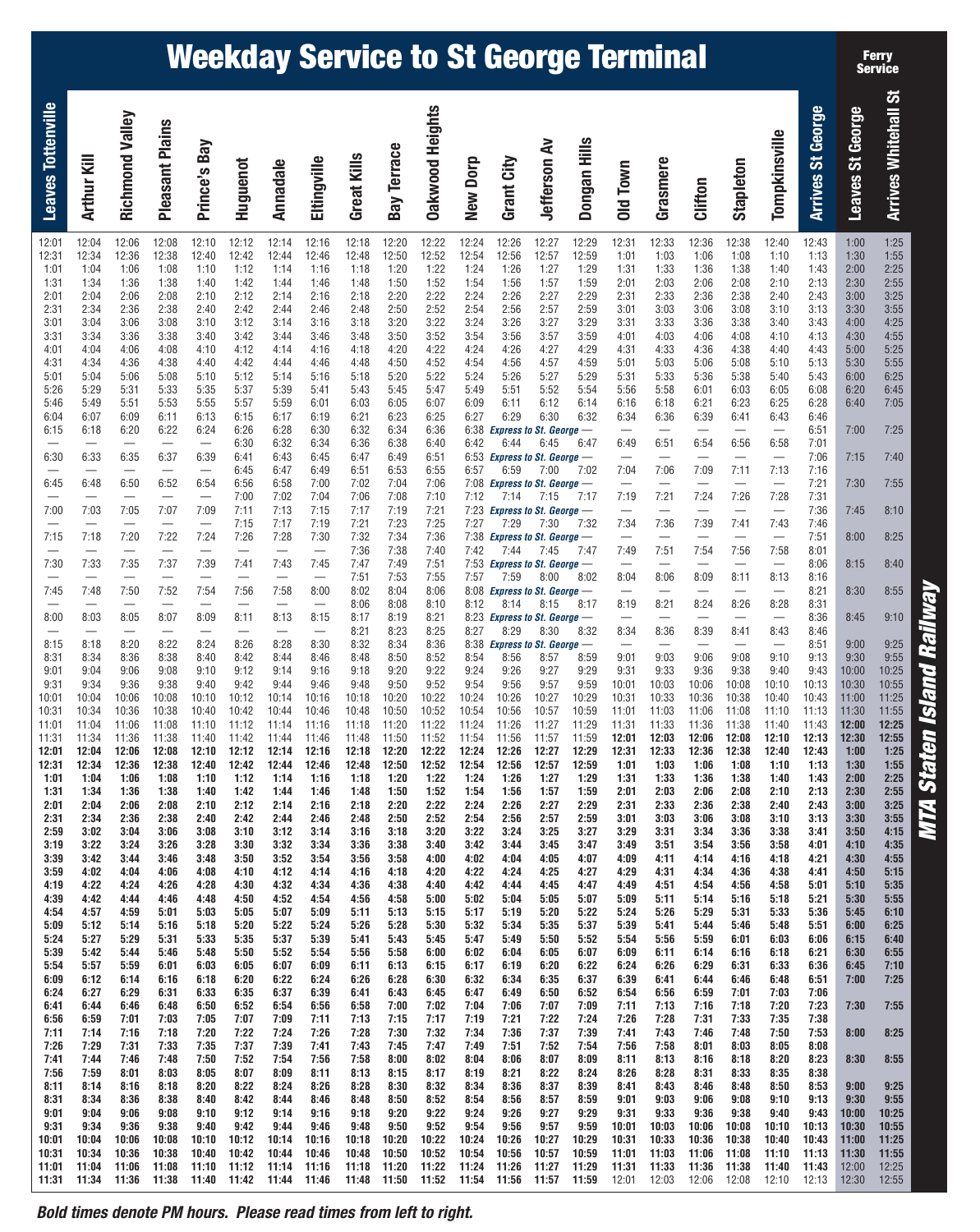| <b>Ferry</b><br><b>Service</b> |                             |                  |                       |                                                                        |                           |                                          |                                           | <b>Weekday Service to Tottenville</b> |                                  |                                           |                                  |                                          |                                          |                      |                                                                   |                                  |                                  |                                          |                                     |                                  |                                                              |                                          |
|--------------------------------|-----------------------------|------------------|-----------------------|------------------------------------------------------------------------|---------------------------|------------------------------------------|-------------------------------------------|---------------------------------------|----------------------------------|-------------------------------------------|----------------------------------|------------------------------------------|------------------------------------------|----------------------|-------------------------------------------------------------------|----------------------------------|----------------------------------|------------------------------------------|-------------------------------------|----------------------------------|--------------------------------------------------------------|------------------------------------------|
| <b>Leaves Whitehall St</b>     | George<br><b>Arrives St</b> | Leaves St George | Tompkinsville         | Stapleton                                                              | Clifton                   | Grasmere                                 | Old Town                                  | Dongan Hills                          | <b>Jefferson Av</b>              | Grant City                                | New Dorp                         | <b>Dakwood Heights</b>                   | <b>Bay Terrace</b>                       | Great Kills          | Eltingville                                                       | <b>Annadale</b>                  | Huguenot                         | Prince's Bay                             | <b>Pleasant Plains</b>              | Richmond Valley                  | Arthur Kill                                                  | <b>Arrives Tottenville</b>               |
| 11:30<br>12:00                 | 11:55<br>12:25              | 12:06<br>12:36   | 12:09<br>12:39        | 12:11<br>12:41                                                         | 12:13<br>12:43            | 12:16<br>12:46                           | 12:18<br>12:48                            | 12:20<br>12:50                        | 12:22<br>12:52                   | 12:23<br>12:53                            | 12:25<br>12:55                   | 12:27<br>12:57                           | 12:29<br>12:59                           | 12:31<br>1:01        | 12:33<br>1:03                                                     | 12:35<br>1:05                    | 12:37<br>1:07                    | 12:39<br>1:09                            | 12:41<br>1:11                       | 12:43<br>1:13                    | 12:45<br>1:15                                                | 12:48<br>1:18                            |
| 12:30<br>1:00                  | 12:55<br>1:25               | 1:06<br>1:36     | 1:09<br>1:39          | 1:11<br>1:41                                                           | 1:13<br>1:43              | 1:16<br>1:46                             | 1:18<br>1:48                              | 1:20<br>1:50                          | 1:22<br>1:52                     | 1:23<br>1:53                              | 1:25<br>1:55                     | 1:27<br>1:57                             | 1:29<br>1:59                             | 1:31<br>2:01         | 1:33<br>2:03                                                      | 1:35<br>2:05                     | 1:37<br>2:07                     | 1:39<br>2:09                             | 1:41<br>2:11                        | 1:43<br>2:13                     | 1:45<br>2:15                                                 | 1:48<br>2:18                             |
| 1:30<br>2:00                   | 1:55<br>2:25                | 2:06<br>2:36     | 2:09<br>2:39          | 2:11<br>2:41                                                           | 2:13<br>2:43              | 2:16<br>2:46                             | 2:18<br>2:48                              | 2:20<br>2:50                          | 2:22<br>2:52                     | 2:23<br>2:53                              | 2:25<br>2:55                     | 2:27<br>2:57                             | 2:29<br>2:59                             | 2:31<br>3:01         | 2:33<br>3:03                                                      | 2:35<br>3:05                     | 2:37<br>3:07                     | 2:39<br>3:09                             | 2:41<br>3:11                        | 2:43<br>3:13                     | 2:45<br>3:15                                                 | 2:48<br>3:18                             |
| 2:30                           | 2:55                        | 3:06             | 3:09                  | 3:11                                                                   | 3:13                      | 3:16                                     | 3:18                                      | 3:20                                  | 3:22                             | 3:23                                      | 3:25                             | 3:27                                     | 3:29                                     | 3:31                 | 3:33                                                              | 3:35                             | 3:37                             | 3:39                                     | 3:41                                | 3:43                             | 3:45                                                         | 3:48                                     |
| 3:00<br>3:30                   | 3:25<br>3:55                | 3:36<br>4:06     | 3:39<br>4:09          | 3:41<br>4:11                                                           | 3:43<br>4:13              | 3:46<br>4:16                             | 3:48<br>4:18                              | 3:50<br>4:20                          | 3:52<br>4:22                     | 3:53<br>4:23                              | 3:55<br>4:25                     | 3:57<br>4:27                             | 3:59<br>4:29                             | 4:01<br>4:31         | 4:03<br>4:33                                                      | 4:05<br>4:35                     | 4:07<br>4:37                     | 4:09<br>4:39                             | 4:11<br>4:41                        | 4:13<br>4:43                     | 4:15<br>4:45                                                 | 4:18<br>4:48                             |
| 4:00<br>4:30                   | 4:25<br>4:55                | 4:36<br>5:06     | 4:39<br>5:09          | 4:41<br>5:11                                                           | 4:43<br>5:13              | 4:46<br>5:16                             | 4:48<br>5:18                              | 4:50<br>5:20                          | 4:52<br>5:22                     | 4:53<br>5:23                              | 4:55<br>5:25                     | 4:57<br>5:27                             | 4:59<br>5:29                             | 5:01<br>5:31         | 5:03<br>5:33                                                      | 5:05<br>5:35                     | 5:07<br>5:37                     | 5:09<br>5:39                             | 5:11<br>5:41                        | 5:13<br>5:43                     | 5:15<br>5:45                                                 | 5:18<br>5:48                             |
| 5:00<br>5:30                   | 5:25<br>5:55                | 5:31<br>6:01     | 5:34<br>6:04          | 5:36<br>6:06                                                           | 5:38<br>6:08              | 5:41<br>6:11                             | 5:43<br>6:13                              | 5:45<br>6:15                          | 5:47<br>6:17                     | 5:48<br>6:18                              | 5:50<br>6:20                     | 5:52<br>6:22                             | 5:54<br>6:24                             | 5:56<br>6:26         | 5:58<br>6:28                                                      | 6:00<br>6:30                     | 6:02<br>6:32                     | 6:04<br>6:34                             | 6:06<br>6:36                        | 6:08<br>6:38                     | 6:10<br>6:40                                                 | 6:13<br>6:43                             |
| 6:00                           | 6:25                        | 6:31             | 6:34                  | 6:36<br>7:01 Express to Great Kills                                    | 6:38                      | 6:41                                     | 6:43<br>$\overline{\phantom{0}}$          | 6:45                                  | 6:47                             | 6:48                                      | 6:50                             | 6:52<br>$\overline{\phantom{m}}$         | 6:54<br>$\overline{\phantom{0}}$         | 6:56<br>7:17         | 6:58<br>7:19                                                      | 7:00<br>7:21                     | 7:02<br>7:23                     | 7:04<br>7:25                             | 7:06<br>7:27                        | 7:08<br>7:29                     | 7:10<br>7:31                                                 | 7:13<br>7:34                             |
| 6:30                           | 6:55                        | 7:03             | 7:06                  | 7:08                                                                   | 7:10                      | 7:13                                     | 7:15                                      | 7:17                                  | 7:19                             | 7:20                                      | 7:22<br>$\frac{1}{2}$            | 7:24                                     | 7:26                                     | 7:28                 | $\overline{\phantom{m}}$                                          |                                  |                                  |                                          | $\overline{\phantom{m}}$            |                                  | $\overline{\phantom{m}}$<br>7:48                             | $\qquad \qquad -$                        |
|                                |                             | 7:18             | 7:21                  | 7:16 Express to Great Kills<br>7:23                                    | 7:25                      | 7:28                                     | 7:30                                      | 7:32                                  | 7:34                             | 7:35                                      | 7:37                             | 7:39                                     | $\qquad \qquad$<br>7:41                  | 7:34<br>7:43         | 7:36<br>$\qquad \qquad -$                                         | 7:38<br>$\overline{\phantom{0}}$ | 7:40<br>$\overline{\phantom{0}}$ | 7:42<br>$\qquad \qquad -$                | 7:44<br>$\overline{\phantom{0}}$    | 7:46<br>$\overline{\phantom{0}}$ |                                                              | 7:51                                     |
| 6:50                           | 7:15                        | 7:33             | 7:36                  | 7:31 Express to Great Kills<br>7:38                                    | 7:40                      | 7:43                                     | $\qquad \qquad -$<br>7:45                 | $\overline{\phantom{0}}$<br>7:47      | 7:49                             | 7:50                                      | 7:52                             | 7:54                                     | 7:56                                     | 7:49<br>7:58         | 7:51                                                              | 7:53<br>$\overline{\phantom{0}}$ | 7:55                             | 7:57                                     | 7:59                                | 8:01                             | 8:03                                                         | 8:06                                     |
| 7:10                           | 7:35                        | 7:48             | 7:51                  | 7:46 Express to Great Kills<br>7:53                                    | $\qquad \qquad -$<br>7:55 | 7:58                                     | 8:00                                      | 8:02                                  | $\overline{\phantom{0}}$<br>8:04 | $\qquad \qquad -$<br>8:05                 | $\overline{\phantom{0}}$<br>8:07 | $\frac{1}{2}$<br>8:09                    | 8:11                                     | 8:04<br>8:13         | 8:06                                                              | 8:08                             | 8:10                             | 8:12<br>$\overline{\phantom{0}}$         | 8:14                                | 8:16                             | 8:18<br>$\overline{\phantom{0}}$                             | 8:21                                     |
| 7:30                           | 7:55                        | 8:08             | 8:11                  | 8:01 Express to Great Kills<br>8:13                                    | $\qquad \qquad -$<br>8:15 | 8:18                                     | 8:20                                      | 8:22                                  | 8:24                             | 8:25                                      | 8:27                             | 8:29                                     | $\qquad \qquad$<br>8:31                  | 8:17<br>8:33         | 8:19<br>8:35                                                      | 8:21<br>8:37                     | 8:23<br>8:39                     | 8:25<br>8:41                             | 8:27<br>8:43                        | 8:29<br>8:45                     | 8:31<br>8:47                                                 | 8:34<br>8:50                             |
| 7:45<br>8:00                   | 8:10<br>8:25                | 8:16<br>8:31     | 8:19<br>8:34          | 8:21<br>8:36                                                           | 8:23<br>8:38              | 8:26<br>8:41                             | 8:28<br>8:43                              | 8:30<br>8:45                          | 8:32<br>8:47                     | 8:33<br>8:48                              | 8:35<br>8:50                     | 8:37<br>8:52                             | 8:39<br>8:54                             | 8:41<br>8:56         | 8:43<br>8:58                                                      | 8:45<br>9:00                     | 8:47<br>9:02                     | 8:49<br>9:04                             | 8:51<br>9:06                        | 8:53<br>9:08                     | 8:55<br>9:10                                                 | 8:58<br>9:13                             |
| 8:15<br>8:30                   | 8:40<br>8:55                | 8:46<br>9:06     | 8:49<br>9:09          | 8:51<br>9:11                                                           | 8:53<br>9:13              | 8:56<br>9:16                             | 8:58<br>9:18                              | 9:00<br>9:20                          | 9:02<br>9:22                     | 9:03<br>9:23                              | 9:05<br>9:25                     | 9:07<br>9:27                             | 9:09<br>9:29                             | 9:11<br>9:31         | 9:13<br>9:33                                                      | 9:15<br>9:35                     | 9:17<br>9:37                     | 9:19<br>9:39                             | 9:21<br>9:41                        | 9:23<br>9:43                     | 9:25<br>9:45                                                 | 9:28<br>9:48                             |
| 8:45                           | 9:10                        |                  |                       |                                                                        |                           |                                          |                                           |                                       |                                  |                                           |                                  |                                          |                                          |                      |                                                                   |                                  |                                  |                                          |                                     |                                  |                                                              |                                          |
| 9:00<br>9:15                   | 9:25<br>9:40                | 9:36             | 9:39                  | 9:41                                                                   | 9:43                      | 9:46                                     | 9:48                                      | 9:50                                  | 9:52                             | 9:53                                      | 9:55                             | 9:57                                     | 9:59                                     | 10:01                | 10:03                                                             | 10:05                            | 10:07                            | 10:09                                    | 10:11                               | 10:13                            | 10:15                                                        | 10:18                                    |
| 9:30<br>10:00                  | 9:55<br>10:25               | 10:06<br>10:36   | 10:09<br>10:39        | 10:11<br>10:41                                                         | 10:13<br>10:43            | 10:16<br>10:46                           | 10:18<br>10:48                            | 10:20<br>10:50                        | 10:22<br>10:52                   | 10:23<br>10:53                            | 10:25<br>10:55                   | 10:27<br>10:57                           | 10:29<br>10:59                           | 10:31<br>11:01       | 10:33<br>11:03                                                    | 10:35<br>11:05                   | 10:37<br>11:07                   | 10:39<br>11:09                           | 10:41<br>11:11                      | 10:43<br>11:13                   | 10:45<br>11:15                                               | 10:48<br>11:18                           |
| 10:30<br>11:00                 | 10:55<br>11:25              | 11:06<br>11:36   | 11:09<br>11:39        | 11:11<br>11:41                                                         | 11:13<br>11:43            | 11:16<br>11:46                           | 11:18<br>11:48                            | 11:20<br>11:50                        | 11:22<br>11:52                   | 11:23<br>11:53                            | 11:25<br>11:55                   | 11:27<br>11:57                           | 11:29<br>11:59                           | 11:31<br>12:01       | 11:33<br>12:03                                                    | 11:35<br>12:05                   | 11:37<br>12:07                   | 11:39<br>12:09                           | 11:41<br>12:11                      | 11:43<br>12:13                   | 11:45<br>12:15                                               | 11:48<br>12:18                           |
| 11:30<br>12:00                 | 11:55<br>12:25              | 12:06<br>12:36   | 12:09<br>12:39        | 12:11<br>12:41                                                         | 12:13<br>12:43            | 12:16<br>12:46                           | 12:18<br>12:48                            | 12:20<br>12:50                        | 12:22<br>12:52                   | 12:23<br>12:53                            | 12:25<br>12:55                   | 12:27<br>12:57                           | 12:29<br>12:59                           | 12:31<br>1:01        | 12:33<br>1:03                                                     | 12:35<br>1:05                    | 12:37<br>1:07                    | 12:39<br>1:09                            | 12:41<br>1:11                       | 12:43<br>1:13                    | 12:45<br>1:15                                                | 12:48<br>1:18                            |
| 12:30<br>1:00                  | 12:55<br>1:25               | 1:06<br>1:36     | 1:09<br>1:39          | 1:11<br>1:41                                                           | 1:13<br>1:43              | 1:16<br>1:46                             | 1:18<br>1:48                              | 1:20<br>1:50                          | 1:22<br>1:52                     | 1:23<br>1:53                              | 1:25<br>1:55                     | 1:27<br>1:57                             | 1:29<br>1:59                             | 1:31<br>2:01         | 1:33<br>2:03                                                      | 1:35<br>2:05                     | 1:37<br>2:07                     | 1:39<br>2:09                             | 1:41<br>2:11                        | 1:43<br>2:13                     | 1:45<br>2:15                                                 | 1:48<br>2:18                             |
| 1:30<br>2:00                   | 1:55<br>2:25                | 2:06<br>2:36     | 2:09<br>2:39          | 2:11<br>2:41                                                           | 2:13<br>2:43              | 2:16<br>2:46                             | 2:18<br>2:48                              | 2:20<br>2:50                          | 2:22<br>2:52                     | 2:23<br>2:53                              | 2:25<br>2:55                     | 2:27<br>2:57                             | 2:29<br>2:59                             | 2:31<br>3:01         | 2:33<br>3:03                                                      | 2:35<br>3:05                     | 2:37<br>3:07                     | 2:39<br>3:09                             | 2:41<br>3:11                        | 2:43<br>3:13                     | 2:45<br>3:15                                                 | 2:48<br>3:18                             |
| 2:30                           | 2:55                        | 3:01<br>3:16     | 3:04<br>3:19          | 3:06<br>3:21                                                           | 3:08<br>3:23              | 3:11<br>3:26                             | 3:13<br>3:28                              | 3:15<br>3:30                          | 3:17<br>3:32                     | 3:18<br>3:33                              | 3:20<br>3:35                     | 3:22<br>3:37                             | 3:24<br>3:39                             | 3:26<br>3:41         | 3:28<br>3:43                                                      | 3:30<br>3:45                     | 3:32<br>3:47                     | 3:34<br>3:49                             | 3:36<br>3:51                        | 3:38<br>3:53                     | 3:40<br>3:55                                                 | 3:43<br>3:58                             |
| 3:00<br>3:30                   | 3:25<br>3:55                | 3:33             | 3:36                  | 3:38<br>4:01 Express to Great Kills -                                  | 3:40                      | 3:43                                     | 3:45<br>$\overbrace{\phantom{123221111}}$ | 3:47                                  | 3:49<br>$\overline{\phantom{0}}$ | 3:50<br>$\overbrace{\phantom{123221111}}$ | 3:52                             | 3:54                                     | 3:56<br>$\overbrace{\phantom{12322111}}$ | 3:58<br>4:17         | 4:00<br>4:19                                                      | 4:02<br>4:21                     | 4:04<br>4:23                     | 4:06<br>4:25                             | 4:08<br>4:27                        | 4:10<br>4:29                     | 4:12<br>4:31                                                 | 4:15<br>4:34                             |
|                                |                             | 4:03             | 4:06                  | 4:08<br>4:31 Express to Great Kills -                                  | 4:10                      | 4:13                                     | 4:15                                      | 4:17<br>$\overline{\phantom{0}}$      | 4:19                             | 4:20                                      | 4:22                             | 4:24                                     | 4:26<br>$\overline{\phantom{m}}$         | 4:28<br>4:47         | 4:30<br>4:49                                                      | 4:32<br>4:51                     | 4:34<br>4:53                     | 4:36<br>4:55                             | 4:38<br>4:57                        | 4:40<br>4:59                     | 4:42<br>5:01                                                 | 4:45<br>5:04                             |
| 4:00                           | 4:25                        | 4:33             | 4:36                  | 4:38                                                                   | 4:40                      | 4:43<br>$\overline{\phantom{0}}$         | 4:45<br>$\overline{\phantom{m}}$          | 4:47<br>$\overline{\phantom{0}}$      | 4:49                             | 4:50<br>$\overline{\phantom{m}}$          | 4:52                             | 4:54<br>$\overline{\phantom{0}}$         | 4:56<br>$\overline{\phantom{m}}$         | 4:58                 | 5:00                                                              | 5:02                             | 5:04                             | 5:06                                     | 5:08                                | 5:10                             | 5:12                                                         | 5:15                                     |
| 4:20                           | 4:45                        | 4:53             | 4:56                  | 4:51 Express to Great Kills -<br>4:58<br>5:11 Express to Great Kills - | 5:00                      | 5:03<br>$\overline{\phantom{m}}$         | 5:05<br>$\overbrace{\phantom{123221111}}$ | 5:07                                  | 5:09<br>$\overline{\phantom{0}}$ | 5:10<br>$\overbrace{\phantom{123221111}}$ | 5:12                             | 5:14                                     | 5:16<br>$\hspace{0.1mm}-\hspace{0.1mm}$  | 5:07<br>5:18<br>5:27 | 5:09<br>$\overline{\phantom{m}}$<br>5:29                          | 5:11<br>5:31                     | 5:13<br>5:33                     | 5:15<br>5:35                             | 5:17<br>5:37                        | 5:19<br>5:39                     | 5:21<br>5:41                                                 | 5:24<br>5:44                             |
| 4:40                           | 5:05                        | 5:13             | 5:16                  | 5:18<br>5:31 Express to Great Kills -                                  | 5:20                      | 5:23                                     | 5:25                                      | 5:27                                  | 5:29                             | 5:30                                      | 5:32                             | 5:34                                     | 5:36                                     | 5:38<br>5:47         | $\overline{\phantom{m}}$<br>5:49                                  | $\overline{\phantom{m}}$<br>5:51 | $\overline{\phantom{0}}$<br>5:53 | $\overline{\phantom{m}}$<br>5:55         | $\overline{\phantom{m}}$<br>5:57    | $\overline{\phantom{0}}$<br>5:59 | $\overline{\phantom{m}}$<br>6:01                             | 6:04                                     |
| 5:00                           | 5:25                        | 5:33             | 5:36                  | 5:38<br>5:46 Express to Great Kills -                                  | 5:40                      | 5:43<br>$\overline{\phantom{0}}$         | 5:45<br>$\overline{\phantom{0}}$          | 5:47                                  | 5:49                             | 5:50<br>$\overline{\phantom{m}}$          | 5:52<br>$\overline{\phantom{0}}$ | 5:54<br>$\overline{\phantom{0}}$         | 5:56<br>$\overline{\phantom{m}}$         | 5:58<br>6:02         | $\overline{\phantom{m}}$<br>6:04                                  | $\qquad \qquad$<br>6:06          | $\overline{\phantom{0}}$<br>6:08 | $\overbrace{\phantom{12322111}}$<br>6:10 | $\overline{\phantom{m}}$<br>6:12    | $\overline{\phantom{0}}$<br>6:14 | $\overline{\phantom{m}}$<br>6:16                             | 6:19                                     |
| 5:15                           | 5:40                        |                  | $5:48$ $5:51$         | 5:53<br>6:01 Express to Great Kills -                                  | 5:55                      | 5:58<br>$\overline{\phantom{0}}$         | 6:00                                      | 6:02<br>$\overline{\phantom{0}}$      | 6:04<br>$\overline{\phantom{0}}$ | 6:05<br>$\overline{\phantom{0}}$          | 6:07                             | 6:09                                     | 6:11<br>$\overline{\phantom{m}}$         | 6:13<br>6:17         | $\overline{\phantom{m}}$<br>6:19                                  | $\overline{\phantom{0}}$<br>6:21 | 6:23                             | 6:25                                     | 6:27                                | 6:29                             | 6:31                                                         | 6:34                                     |
| 5:30                           | 5:55                        | 6:03             | 6:06                  | 6:08<br>$6:16$ Express to Great Kills $-$                              | 6:10                      | 6:13                                     | 6:15                                      | 6:17<br>$\overline{\phantom{0}}$      | 6:19                             | 6:20                                      | 6:22                             | 6:24                                     | 6:26<br>$\overline{\phantom{m}}$         | 6:28<br>6:32         | $\overline{\phantom{m}}$<br>6:34                                  | $\overline{\phantom{0}}$<br>6:36 | $\overline{\phantom{0}}$<br>6:38 | $\overline{\phantom{m}}$<br>6:40         | $\overline{\phantom{m}}$<br>6:42    | $\overline{\phantom{0}}$<br>6:44 | $\overline{\phantom{0}}$<br>6:46                             | 6:49                                     |
| 5:45<br>6:00                   | 6:10<br>6:25                | 6:18             | 6:21<br>$6:33$ $6:36$ | 6:23<br>6:31 Express to Great Kills $-$<br>6:38                        | 6:25<br>6:40              | 6:28<br>$\overline{\phantom{0}}$<br>6:43 | 6:30<br>$\overline{\phantom{m}}$<br>6:45  | 6:32<br>6:47                          | 6:34<br>6:49                     | 6:35<br>$\overline{\phantom{m}}$<br>6:50  | 6:37<br>6:52                     | 6:39<br>$\overline{\phantom{0}}$<br>6:54 | 6:41<br>$\overline{\phantom{m}}$<br>6:56 | 6:43<br>6:47<br>6:58 | $\overline{\phantom{m}}$<br>6:49<br>$\overline{\phantom{m}}$      | 6:51<br>$\overline{\phantom{0}}$ | $\overline{\phantom{0}}$<br>6:53 | $\overline{\phantom{0}}$<br>6:55         | 6:57                                | $\overline{\phantom{0}}$<br>6:59 | $\overline{\phantom{m}}$<br>7:01<br>$\overline{\phantom{m}}$ | $\overbrace{\phantom{12322111}}$<br>7:04 |
| 6:15                           | 6:40                        | 6:48             | 6:51                  | 6:46 Express to Great Kills -<br>6:53                                  | 6:55                      | 6:58                                     | $\overline{\phantom{0}}$<br>7:00          | 7:02                                  | 7:04                             | 7:05                                      | 7:07                             | $\overline{\phantom{0}}$<br>7:09         | $\overline{\phantom{m}}$<br>7:11         | 7:02<br>7:13         | 7:04<br>$\overline{\phantom{m}}$                                  | 7:06<br>$\overline{\phantom{m}}$ | 7:08                             | 7:10<br>$\overline{\phantom{m}}$         | 7:12<br>$\overline{\phantom{m}}$    | 7:14                             | 7:16<br>$\overline{\phantom{m}}$                             | 7:19<br>$\overbrace{\phantom{12322111}}$ |
| 6:30                           | 6:55                        | 7:03             | 7:06                  | 7:01 Express to Great Kills $-$<br>7:08                                | 7:10                      | 7:13                                     | 7:15                                      | $\overline{\phantom{0}}$<br>7:17      | 7:19                             | 7:20                                      | 7:22                             | 7:24                                     | $\overline{\phantom{m}}$<br>7:26         | 7:17<br>7:28         | 7:19<br>$\overline{\phantom{m}}$                                  | 7:21<br>$\overline{\phantom{0}}$ | 7:23<br>$\overline{\phantom{0}}$ | 7:25<br>$\overline{\phantom{m}}$         | 7:27<br>$\overline{\phantom{m}}$    | 7:29<br>$\overline{\phantom{0}}$ | 7:31<br>$\overline{\phantom{m}}$                             | 7:34<br>$\overbrace{\phantom{12322111}}$ |
| 6:45                           | 7:10                        | 7:18             | 7:21                  | 7:16 Express to Great Kills -<br>7:23                                  | 7:25                      | $\overline{\phantom{0}}$<br>7:28         | $\overline{\phantom{m}}$<br>7:30          | $\overline{\phantom{0}}$<br>7:32      | 7:34                             | $\overline{\phantom{m}}$<br>7:35          | $\overline{\phantom{m}}$<br>7:37 | $\overline{\phantom{m}}$<br>7:39         | $\overline{\phantom{m}}$<br>7:41         | 7:32<br>7:43         | 7:34<br>$\overline{\phantom{m}}$                                  | 7:36<br>$\overline{\phantom{m}}$ | 7:38<br>$\overline{\phantom{0}}$ | 7:40<br>$\overline{\phantom{0}}$         | 7:42                                | 7:44                             | 7:46<br>$\overline{\phantom{m}}$                             | 7:49                                     |
| 7:00                           | 7:25                        | 7:33             | 7:36                  | 7:31 Express to Great Kills -<br>7:38                                  | 7:40                      | $\overline{\phantom{0}}$<br>7:43         | $\overline{\phantom{0}}$<br>7:45          | $\overline{\phantom{0}}$<br>7:47      | $\overline{\phantom{0}}$<br>7:49 | $\overline{\phantom{m}}$<br>7:50          | 7:52                             | 7:54                                     | $\overline{\phantom{m}}$<br>7:56         | 7:47<br>7:58         | 7:49<br>8:00                                                      | 7:51<br>8:02                     | 7:53<br>8:04                     | 7:55<br>8:06                             | 7:57<br>8:08                        | 7:59<br>8:10                     | 8:01<br>8:12                                                 | 8:04<br>8:15                             |
| 7:20                           | 7:45                        | 7:53             | 7:56                  | 7:51 Express to Great Kills $-$<br>7:58                                | 8:00                      | $\overline{\phantom{m}}$<br>8:03         | 8:05                                      | 8:07                                  | $\overline{\phantom{m}}$<br>8:09 | $\overline{\phantom{m}}$<br>8:10          | $\overline{\phantom{m}}$<br>8:12 | $\overline{\phantom{m}}$<br>8:14         | $\overline{\phantom{m}}$<br>8:16         | 8:07<br>8:18         | 8:09<br>8:20                                                      | 8:11<br>8:22                     | 8:13<br>8:24                     | 8:15<br>8:26                             | 8:17<br>8:28                        | 8:19<br>8:30                     | 8:21<br>8:32                                                 | 8:24<br>8:35                             |
| 7:40<br>8:00                   | 8:05<br>8:25                | 8:11<br>8:36     | 8:14<br>8:39          | 8:16<br>8:41                                                           | 8:18<br>8:43              | 8:21<br>8:46                             | 8:23<br>8:48                              | 8:25<br>8:50                          | 8:27<br>8:52                     | 8:28<br>8:53                              | 8:30<br>8:55                     | 8:32<br>8:57                             | 8:34<br>8:59                             | 8:36<br>9:01         | 8:38<br>9:03                                                      | 8:40<br>9:05                     | 8:42<br>9:07                     | 8:44<br>9:09                             | 8:46<br>9:11                        | 8:48<br>9:13                     | 8:50<br>9:15                                                 | 8:53<br>9:18                             |
| 8:30<br>9:00                   | 8:55<br>9:25                | 9:06<br>9:36     | 9:09<br>9:39          | 9:11<br>9:41                                                           | 9:13<br>9:43              | 9:16<br>9:46                             | 9:18<br>9:48                              | 9:20<br>9:50                          | 9:22<br>9:52                     | 9:23<br>9:53                              | 9:25<br>9:55                     | 9:27<br>9:57                             | 9:29<br>9:59                             | 9:31<br>10:01        | 9:33<br>10:03                                                     | 9:35<br>10:05                    | 9:37<br>10:07                    | 9:39<br>10:09                            | 9:41<br>10:11                       | 9:43<br>10:13                    | 9:45<br>10:15                                                | 9:48<br>10:18                            |
| 9:30<br>10:00                  | 9:55<br>10:25               | 10:06<br>10:36   | 10:09<br>10:39        | 10:11<br>10:41                                                         | 10:13<br>10:43            | 10:16<br>10:46                           | 10:18<br>10:48                            | 10:20<br>10:50                        | 10:22<br>10:52                   | 10:23<br>10:53                            | 10:25<br>10:55                   | 10:27<br>10:57                           | 10:29<br>10:59                           | 10:31<br>11:01       | 10:33<br>11:03                                                    | 10:35<br>11:05                   | 11:07                            | 10:37 10:39<br>11:09                     | 10:41<br>11:11                      | 10:43<br>11:13                   | 10:45<br>11:15                                               | 10:48<br>11:18                           |
| 10:30<br>11:00                 | 10:55<br>11:25              | 11:06            |                       | 11:09 11:11 11:13<br>11:36 11:39 11:41 11:43 11:46 11:48               |                           | 11:16 11:18                              |                                           | 11:20                                 | 11:22 11:23                      |                                           | 11:25                            | 11:27                                    | 11:29                                    | 11:31 11:33          | 11:50 11:52 11:53 11:55 11:57 11:59 12:01 12:03 12:05 12:07 12:09 | 11:35                            | 11:37 11:39                      |                                          | 11:41<br>12:11  12:13  12:15  12:18 | 11:43 11:45                      |                                                              | 11:48                                    |
|                                |                             |                  |                       |                                                                        |                           |                                          |                                           |                                       |                                  |                                           |                                  |                                          |                                          |                      |                                                                   |                                  |                                  |                                          |                                     |                                  |                                                              |                                          |

**MTA Staten Island Railway**

**MTA Staten Island Railway**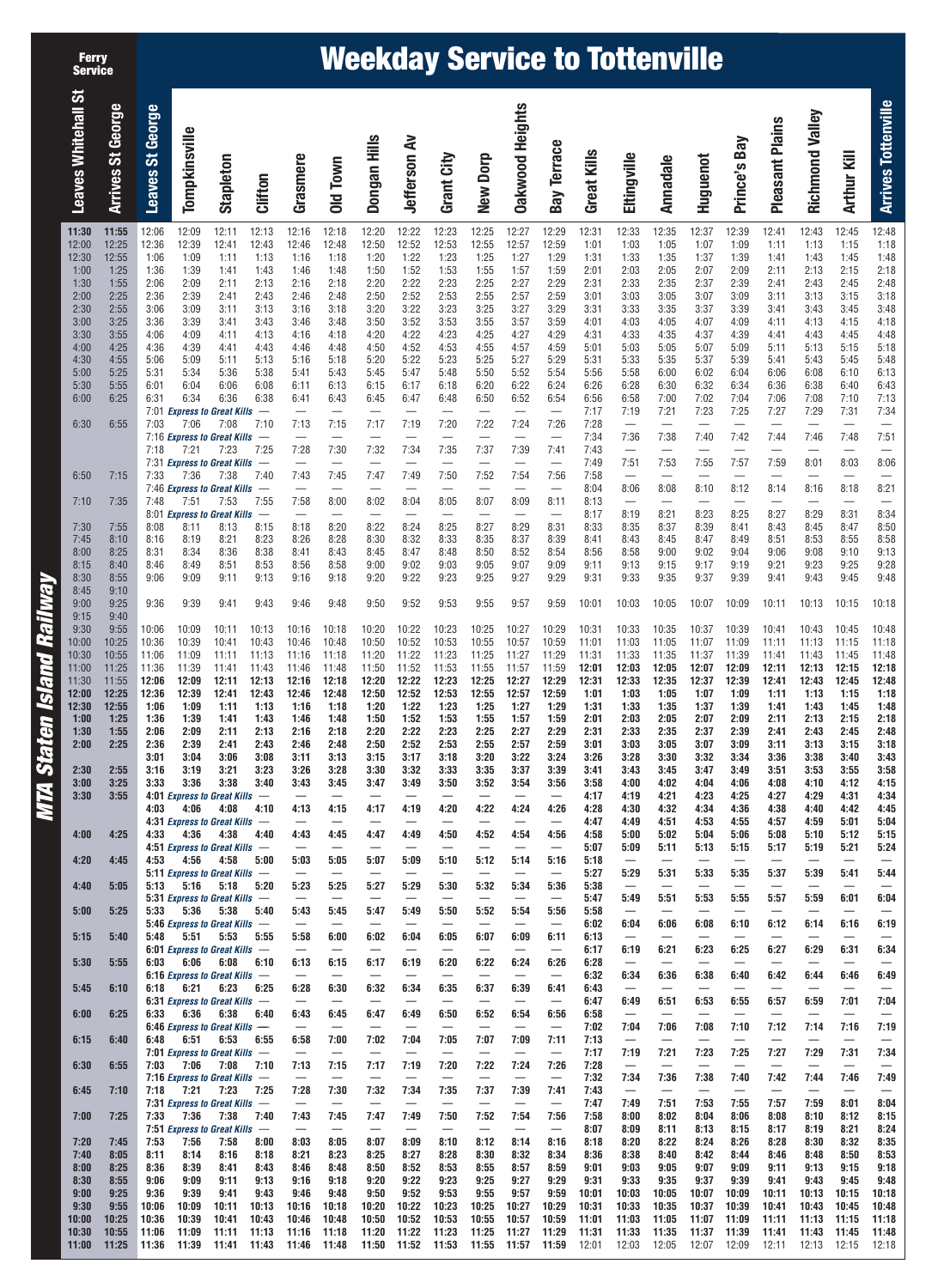# **MTA Staten Island Railway MTA Staten Island Railway**

**Ferry Service**

ぁ

| <b>Arrives Whitehall St</b><br><b>Arrives St George</b><br>Leaves St George<br>Tompkinsville | 12:43<br>1:00<br>1:25<br>1:13<br>1:10<br>1:30<br>1:55<br>1:43<br>2:25<br>1:40<br>2:00<br>2:13<br>2:10<br>2:30<br>2:55<br>3:25<br>2:40<br>2:43<br>3:00<br>3:10<br>3:13<br>3:30<br>3:55<br>4:25<br>3:40<br>3:43<br>4:00<br>4:13<br>4:55<br>4:10<br>4:30<br>5:25<br>4:40<br>4:43<br>5:00<br>5:10<br>5:13<br>5:30<br>5:55<br>6:25<br>5:40<br>5:43<br>6:00<br>6:10<br>6:13<br>6:30<br>6:55<br>7:25<br>6:40<br>6:43<br>7:00<br>7:55<br>7:10<br>7:13<br>7:30<br>8:25<br>7:40<br>7:43<br>8:00<br>8:55<br>8:10<br>8:13<br>8:30<br>9:25<br>8:40<br>8:43<br>9:00<br>9:10<br>9:55<br>9:13<br>9:30<br>9:40<br>10:25<br>9:43<br>10:00<br>10:13<br>10:55<br>10:30<br>10:43<br>11:25<br>11:00<br>11:13<br>11:30<br>11:55<br>11:43<br>12:00<br>12:25<br>12:13<br>12:30<br>12:55<br>7:25<br>12:43<br>1:00<br>1:10<br>1:13<br>1:55<br>1:30<br>2:25<br>1:43<br>1:40<br>2:00<br>2:10<br>2:13<br>2:55<br>2:30<br>3:25<br>2:43<br>2:40<br>3:00<br>3:10<br>3:13<br>3:55<br>3:30<br>4:25<br>3:40<br>3:43<br>4:00<br>4:10<br>4:13<br>4:55<br>4:30<br>5:25<br>4:40<br>4:43<br>5:00<br>5:30<br>5:55<br>5:10<br>5:13<br>6:25<br>5:40<br>5:43<br>6:00<br>6:13<br>6:55<br>6:10<br>6:30<br>7:25<br>6:40<br>6:43<br>7:00<br>7:10<br>7:13<br>7:55<br>7:30<br>8:25<br>7:40<br>7:43<br>8:00<br>8:10<br>8:13<br>8:55<br>8:30<br>9:25<br>8:43<br>9:00<br>8:40<br>9:10<br>9:13<br>9:30<br>9:55<br>10:25<br>9:40<br>9:43<br>10:00<br>10:13<br>10:30<br>10:55<br>10:43<br>11:25<br>11:00<br>11:13<br>11:30<br>11:55<br>11:40<br>11:43<br>12:00<br>12:25 |
|----------------------------------------------------------------------------------------------|----------------------------------------------------------------------------------------------------------------------------------------------------------------------------------------------------------------------------------------------------------------------------------------------------------------------------------------------------------------------------------------------------------------------------------------------------------------------------------------------------------------------------------------------------------------------------------------------------------------------------------------------------------------------------------------------------------------------------------------------------------------------------------------------------------------------------------------------------------------------------------------------------------------------------------------------------------------------------------------------------------------------------------------------------------------------------------------------------------------------------------------------------------------------------------------------------------------------------------------------------------------------------------------------------------------------------------------------------------------------------------------------------------------------------------------------------------------------------------------------------------------|
| <b>Stapleton</b>                                                                             | 12:38<br>12:40<br>1:08<br>1:38<br>2:08<br>2:38<br>3:08<br>3:38<br>4:08<br>4:38<br>5:08<br>5:38<br>6:08<br>6:38<br>7:08<br>7:38<br>8:08<br>8:38<br>9:08<br>9:38<br>10:08<br>10:10<br>10:38<br>10:40<br>11:08<br>11:10<br>11:38<br>11:40<br>12:08<br>12:10<br>12:38<br>12:40<br>1:08<br>1:38<br>2:08<br>2:38<br>3:08<br>3:38<br>4:08<br>4:38<br>5:08<br>5:38<br>6:08<br>6:38<br>7:08<br>7:38<br>8:08<br>8:38<br>9:08<br>9:38<br>10:08<br>10:10<br>10:38<br>10:40<br>11:08<br>11:10<br>11:38                                                                                                                                                                                                                                                                                                                                                                                                                                                                                                                                                                                                                                                                                                                                                                                                                                                                                                                                                                                                                      |
| Clifton                                                                                      | 12:36<br>1:06<br>1:36<br>2:06<br>2:36<br>3:06<br>3:36<br>4:06<br>4:36<br>5:06<br>5:36<br>6:06<br>6:36<br>7:06<br>7:36<br>8:06<br>8:36<br>9:06<br>9:36<br>10:06<br>10:36<br>11:06<br>11:36<br>12:06<br>12:36<br>1:06<br>1:36<br>2:06<br>2:36<br>3:06<br>3:36<br>4:06<br>4:36<br>5:06<br>5:36<br>6:06<br>6:36<br>7:06<br>7:36<br>8:06<br>8:36<br>9:06<br>9:36<br>10:06<br>10:36<br>11:06                                                                                                                                                                                                                                                                                                                                                                                                                                                                                                                                                                                                                                                                                                                                                                                                                                                                                                                                                                                                                                                                                                                         |
| Grasmere                                                                                     | 12:33<br>1:03<br>1:33<br>2:03<br>2:33<br>3:03<br>3:33<br>4:03<br>4:33<br>5:03<br>5:33<br>6:03<br>6:33<br>7:03<br>7:33<br>8:03<br>8:33<br>9:03<br>9:33<br>10:03<br>10:33<br>11:03<br>11:33<br>12:03<br>12:33<br>1:03<br>1:33<br>2:03<br>2:33<br>3:03<br>3:33<br>4:03<br>4:33<br>5:03<br>5:33<br>6:03<br>6:33<br>7:03<br>7:33<br>8:03<br>8:33<br>9:03<br>9:33<br>10:03<br>10:33<br>11:03                                                                                                                                                                                                                                                                                                                                                                                                                                                                                                                                                                                                                                                                                                                                                                                                                                                                                                                                                                                                                                                                                                                         |
| Old Town                                                                                     | 12:31<br>1:01<br>1:31<br>2:01<br>2:31<br>3:01<br>3:31<br>4:01<br>4:31<br>5:01<br>5:31<br>6:01<br>6:31<br>7:01<br>7:31<br>8:01<br>8:31<br>9:01<br>9:31<br>10:01<br>10:31<br>11:01<br>11:31<br>12:01<br>12:31<br>1:01<br>1:31<br>2:01<br>2:31<br>3:01<br>3:31<br>4:01<br>4:31<br>5:01<br>5:31<br>6:01<br>6:31<br>7:01<br>7:31<br>8:01<br>8:31<br>9:01<br>9:31<br>10:01<br>10:31<br>11:01                                                                                                                                                                                                                                                                                                                                                                                                                                                                                                                                                                                                                                                                                                                                                                                                                                                                                                                                                                                                                                                                                                                         |
| Dongan Hills                                                                                 | 12:29<br>12:59<br>1:29<br>1:59<br>2:29<br>2:59<br>3:29<br>3:59<br>4:29<br>4:59<br>5:29<br>5:59<br>6:29<br>6:59<br>7:29<br>7:59<br>8:29<br>8:59<br>9:29<br>9:59<br>10:29<br>10:59<br>11:29<br>11:59<br>12:29<br>12:59<br>1:29<br>1:59<br>2:29<br>2:59<br>3:29<br>3:59<br>4:29<br>4:59<br>5:29<br>5:59<br>6:29<br>6:59<br>7:29<br>7:59<br>8:29<br>8:59<br>9:29<br>9:59<br>10:29<br>10:59                                                                                                                                                                                                                                                                                                                                                                                                                                                                                                                                                                                                                                                                                                                                                                                                                                                                                                                                                                                                                                                                                                                         |
| <b>Jefferson Av</b>                                                                          | 12:27<br>12:57<br>1:27<br>1:57<br>2:27<br>2:57<br>3:27<br>3:57<br>4:27<br>4:57<br>5:27<br>5:57<br>6:27<br>6:57<br>7:27<br>7:57<br>8:27<br>8:57<br>9:27<br>9:57<br>10:27<br>10:57<br>11:27<br>11:57<br>12:27<br>12:57<br>1:27<br>1:57<br>2:27<br>2:57<br>3:27<br>3:57<br>4:27<br>4:57<br>5:27<br>5:57<br>6:27<br>6:57<br>7:27<br>7:57<br>8:27<br>8:57<br>9:27<br>9:57<br>10:27<br>10:57                                                                                                                                                                                                                                                                                                                                                                                                                                                                                                                                                                                                                                                                                                                                                                                                                                                                                                                                                                                                                                                                                                                         |
| Grant City                                                                                   | 12:26<br>12:56<br>1:26<br>1:56<br>2:26<br>2:56<br>3:26<br>3:56<br>4:26<br>4:56<br>5:26<br>5:56<br>6:26<br>6:56<br>7:26<br>7:56<br>8:26<br>8:56<br>9:26<br>9:56<br>10:26<br>10:56<br>11:26<br>11:56<br>12:26<br>12:56<br>1:26<br>1:56<br>2:26<br>2:56<br>3:26<br>3:56<br>4:26<br>4:56<br>5:26<br>5:56<br>6:26<br>6:56<br>7:26<br>7:56<br>8:26<br>8:56<br>9:26<br>9:56<br>10:26<br>10:56                                                                                                                                                                                                                                                                                                                                                                                                                                                                                                                                                                                                                                                                                                                                                                                                                                                                                                                                                                                                                                                                                                                         |
| New Dorp                                                                                     | 12:24<br>12:54<br>1:24<br>1:54<br>2:24<br>2:54<br>3:24<br>3:54<br>4:24<br>4:54<br>5:24<br>5:54<br>6:24<br>6:54<br>7:24<br>7:54<br>8:24<br>8:54<br>9:24<br>9:54<br>10:24<br>10:54<br>11:24<br>11:54<br>12:24<br>12:54<br>1:24<br>1:54<br>2:24<br>2:54<br>3:24<br>3:54<br>4:24<br>4:54<br>5:24<br>5:54<br>6:24<br>6:54<br>7:24<br>7:54<br>8:24<br>8:54<br>9:24<br>9:54<br>10:24<br>10:54                                                                                                                                                                                                                                                                                                                                                                                                                                                                                                                                                                                                                                                                                                                                                                                                                                                                                                                                                                                                                                                                                                                         |
| <b>Oakwood Heights</b>                                                                       | 12:22<br>12:52<br>1:22<br>1:52<br>2:22<br>2:52<br>3:22<br>3:52<br>4:22<br>4:52<br>5:22<br>5:52<br>6:22<br>6:52<br>7:22<br>7:52<br>8:22<br>8:52<br>9:22<br>9:52<br>10:22<br>10:52<br>11:22<br>11:52<br>12:22<br>12:52<br>1:22<br>1:52<br>2:22<br>2:52<br>3:22<br>3:52<br>4:22<br>4:52<br>5:22<br>5:52<br>6:22<br>6:52<br>7:22<br>7:52<br>8:22<br>8:52<br>9:22<br>9:52<br>10:22<br>10:52                                                                                                                                                                                                                                                                                                                                                                                                                                                                                                                                                                                                                                                                                                                                                                                                                                                                                                                                                                                                                                                                                                                         |
| <b>Bay Terrace</b>                                                                           | 12:20<br>12:50<br>1:20<br>1:50<br>2:20<br>2:50<br>3:20<br>3:50<br>4:20<br>4:50<br>5:20<br>5:50<br>6:20<br>6:50<br>7:20<br>7:50<br>8:20<br>8:50<br>9:20<br>9:50<br>10:20<br>10:50<br>11:20<br>11:50<br>12:20<br>12:50<br>1:20<br>1:50<br>2:20<br>2:50<br>3:20<br>3:50<br>4:20<br>4:50<br>5:20<br>5:50<br>6:20<br>6:50<br>7:20<br>7:50<br>8:20<br>8:50<br>9:20<br>9:50<br>10:20<br>10:50                                                                                                                                                                                                                                                                                                                                                                                                                                                                                                                                                                                                                                                                                                                                                                                                                                                                                                                                                                                                                                                                                                                         |
| <b>Great Kills</b>                                                                           | 12:18<br>12:48<br>1:18<br>1:48<br>2:18<br>2:48<br>3:18<br>3:48<br>4:18<br>4:48<br>5:18<br>5:48<br>6:18<br>6:48<br>7:18<br>7:48<br>8:18<br>8:48<br>9:18<br>9:48<br>10:18<br>10:48<br>11:18<br>11:48<br>12:18<br>12:48<br>1:18<br>1:48<br>2:18<br>2:48<br>3:18<br>3:48<br>4:18<br>4:48<br>5:18<br>5:48<br>6:18<br>6:48<br>7:18<br>7:48<br>8:18<br>8:48<br>9:18<br>9:48<br>10:18<br>10:48                                                                                                                                                                                                                                                                                                                                                                                                                                                                                                                                                                                                                                                                                                                                                                                                                                                                                                                                                                                                                                                                                                                         |
| Eltingville                                                                                  | 12:16<br>12:46<br>1:16<br>1:46<br>2:16<br>2:46<br>3:16<br>3:46<br>4:16<br>4:46<br>5:16<br>5:46<br>6:16<br>6:46<br>7:16<br>7:46<br>8:16<br>8:46<br>9:16<br>9:46<br>10:16<br>10:46<br>11:16<br>11:46<br>12:16<br>12:46<br>1:16<br>1:46<br>2:16<br>2:46<br>3:16<br>3:46<br>4:16<br>4:46<br>5:16<br>5:46<br>6:16<br>6:46<br>7:16<br>7:46<br>8:16<br>8:46<br>9:16<br>9:46<br>10:16<br>10:46                                                                                                                                                                                                                                                                                                                                                                                                                                                                                                                                                                                                                                                                                                                                                                                                                                                                                                                                                                                                                                                                                                                         |
| Annadale                                                                                     | 12:14<br>12:44<br>1:14<br>1:44<br>2:14<br>2:44<br>3:14<br>3:44<br>4:14<br>4:44<br>5:14<br>5:44<br>6:14<br>6:44<br>7:14<br>7:44<br>8:14<br>8:44<br>9:14<br>9:44<br>10:14<br>10:44<br>11:14<br>11:44<br>12:14<br>12:44<br>1:14<br>1:44<br>2:14<br>2:44<br>3:14<br>3:44<br>4:14<br>4:44<br>5:14<br>5:44<br>6:14<br>6:44<br>7:14<br>7:44<br>8:14<br>8:44<br>9:14<br>9:44<br>10:14<br>10:44                                                                                                                                                                                                                                                                                                                                                                                                                                                                                                                                                                                                                                                                                                                                                                                                                                                                                                                                                                                                                                                                                                                         |
| Huguenot                                                                                     | 12:12<br>12:42<br>1:12<br>1:42<br>2:12<br>2:42<br>3:12<br>3:42<br>4:12<br>4:42<br>5:12<br>5:42<br>6:12<br>6:42<br>7:12<br>7:42<br>8:12<br>8:42<br>9:12<br>9:42<br>10:12<br>10:42<br>11:12<br>11:42<br>12:12<br>12:42<br>1:12<br>1:42<br>2:12<br>2:42<br>3:12<br>3:42<br>4:12<br>4:42<br>5:12<br>5:42<br>6:12<br>6:42<br>7:12<br>7:42<br>8:12<br>8:42<br>9:12<br>9:42<br>10:12<br>10:42                                                                                                                                                                                                                                                                                                                                                                                                                                                                                                                                                                                                                                                                                                                                                                                                                                                                                                                                                                                                                                                                                                                         |
| Prince's Bay                                                                                 | 12:10<br>12:40<br>1:10<br>1:40<br>2:10<br>2:40<br>3:10<br>3:40<br>4:10<br>4:40<br>5:10<br>5:40<br>6:10<br>6:40<br>7:10<br>7:40<br>8:10<br>8:40<br>9:10<br>9:40<br>10:10<br>10:40<br>11:10<br>11:40<br>12:10<br>12:40<br>1:10<br>1:40<br>2:10<br>2:40<br>3:10<br>3:40<br>4:10<br>4:40<br>5:10<br>5:40<br>6:10<br>6:40<br>7:10<br>7:40<br>8:10<br>8:40<br>9:10<br>9:40<br>10:10<br>10:40                                                                                                                                                                                                                                                                                                                                                                                                                                                                                                                                                                                                                                                                                                                                                                                                                                                                                                                                                                                                                                                                                                                         |
| <b>Pleasant Plains</b>                                                                       | 12:08<br>12:38<br>1:08<br>1:38<br>2:08<br>2:38<br>3:08<br>3:38<br>4:08<br>4:38<br>5:08<br>5:38<br>6:08<br>6:38<br>7:08<br>7:38<br>8:08<br>8:38<br>9:08<br>9:38<br>10:08<br>10:38<br>11:08<br>11:38<br>12:08<br>12:38<br>1:08<br>1:38<br>2:08<br>2:38<br>3:08<br>3:38<br>4:08<br>4:38<br>5:08<br>5:38<br>6:08<br>6:38<br>7:08<br>7:38<br>8:08<br>8:38<br>9:08<br>9:38<br>10:08<br>10:38                                                                                                                                                                                                                                                                                                                                                                                                                                                                                                                                                                                                                                                                                                                                                                                                                                                                                                                                                                                                                                                                                                                         |
| Richmond Valley                                                                              | 12:06<br>12:36<br>1:06<br>1:36<br>2:06<br>2:36<br>3:06<br>3:36<br>4:06<br>4:36<br>5:06<br>5:36<br>6:06<br>6:36<br>7:06<br>7:36<br>8:06<br>8:36<br>9:06<br>9:36<br>10:06<br>10:36<br>11:06<br>11:36<br>12:06<br>12:36<br>1:06<br>1:36<br>2:06<br>2:36<br>3:06<br>3:36<br>4:06<br>4:36<br>5:06<br>5:36<br>6:06<br>6:36<br>7:06<br>7:36<br>8:06<br>8:36<br>9:06<br>9:36<br>10:06<br>10:36                                                                                                                                                                                                                                                                                                                                                                                                                                                                                                                                                                                                                                                                                                                                                                                                                                                                                                                                                                                                                                                                                                                         |
| Arthur Kill                                                                                  | 12:04<br>12:34<br>1:04<br>1:34<br>2:04<br>2:34<br>3:04<br>3:34<br>4:04<br>4:34<br>5:04<br>5:34<br>6:04<br>6:34<br>7:04<br>7:34<br>8:04<br>8:34<br>9:04<br>9:34<br>10:04<br>10:34<br>11:04<br>11:34<br>12:04<br>12:34<br>1:04<br>1:34<br>2:04<br>2:34<br>3:04<br>3:34<br>4:04<br>4:34<br>5:04<br>5:34<br>6:04<br>6:34<br>7:04<br>7:34<br>8:04<br>8:34<br>9:04<br>9:34<br>10:04<br>10:34                                                                                                                                                                                                                                                                                                                                                                                                                                                                                                                                                                                                                                                                                                                                                                                                                                                                                                                                                                                                                                                                                                                         |
| <b>Leaves Tottenville</b>                                                                    | 12:01<br>12:31<br>1:01<br>1:31<br>2:01<br>2:31<br>3:01<br>3:31<br>4:01<br>4:31<br>5:01<br>5:31<br>6:01<br>6:31<br>7:01<br>7:31<br>8:01<br>8:31<br>9:01<br>9:31<br>10:01<br>10:31<br>11:01<br>11:31<br>12:01<br>12:31<br>1:01<br>1:31<br>2:01<br>2:31<br>3:01<br>3:31<br>4:01<br>4:31<br>5:01<br>5:31<br>6:01<br>6:31<br>7:01<br>7:31<br>8:01<br>8:31<br>9:01<br>9:31<br>10:01<br>10:31                                                                                                                                                                                                                                                                                                                                                                                                                                                                                                                                                                                                                                                                                                                                                                                                                                                                                                                                                                                                                                                                                                                         |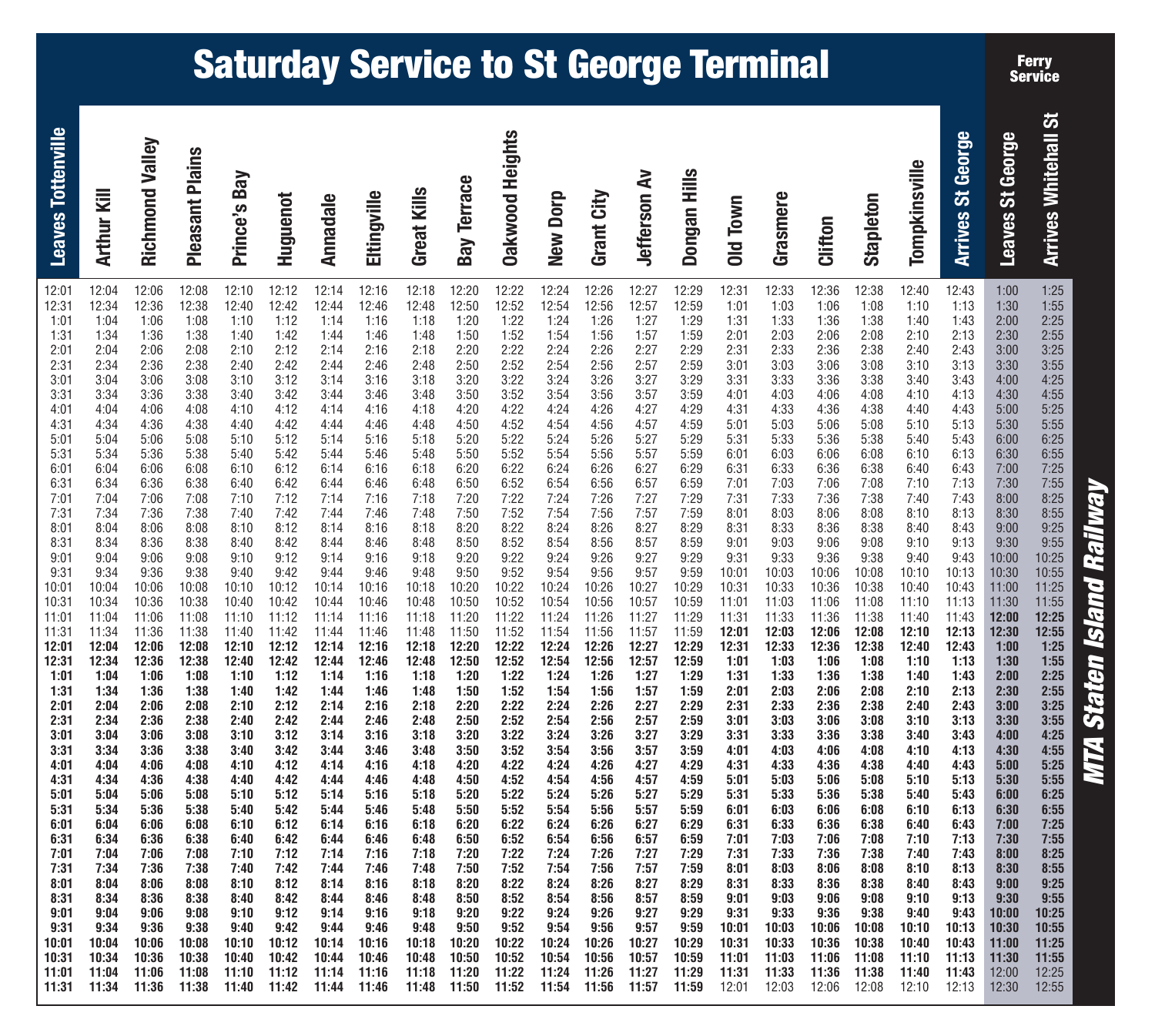**Ferry Service**

## **Saturday Service to Tottenville**

|                           | <b>Leaves Whitehall St</b>                                                                                                                                                                                                                                                                                                                                                                               | <b>Arrives St George</b>                                                                                                                                                                                                                                                                                                                                                                                 | Leaves St George                                                                                                                                                                                                                                                                                                                                                                                         | Tompkinsville                                                                                                                                                                                                                                                                                                                                                                                            | Stapleton                                                                                                                                                                                                                                                                                                                                                                                                | Clifton                                                                                                                                                                                                                                                                                                                                                                                                  | Grasmere                                                                                                                                                                                                                                                                                                                                                                                                 | Old Town                                                                                                                                                                                                                                                                                                                                                                                                 | Dongan Hills                                                                                                                                                                                                                                                                                                                                                                                             | <b>Jefferson Av</b>                                                                                                                                                                                                                                                                                                                                                                                      | Grant City                                                                                                                                                                                                                                                                                                                                                                                                                              | New Dorp                                                                                                                                                                                                                                                                                                                                                                                                 | <b>Oakwood Heights</b>                                                                                                                                                                                                                                                                                                                                                                                   | <b>Bay Terrace</b>                                                                                                                                                                                                                                                                                                                                                                                       | <b>Great Kills</b>                                                                                                                                                                                                                                                                                                                                                                                       | Eltingville                                                                                                                                                                                                                                                                                                                                                                                              | <b>Annadale</b>                                                                                                                                                                                                                                                                                                                                                                                          | Huguenot                                                                                                                                                                                                                                                                                                                                                                                                 | Prince's Bay                                                                                                                                                                                                                                                                                                                                                                                             | <b>Pleasant Plains</b>                                                                                                                                                                                                                                                                                                                                                                                   | Richmond Valley                                                                                                                                                                                                                                                                                                                                                                                          | Arthur Kill                                                                                                                                                                                                                                                                                                                                                                                              | <b>Arrives Tottenville</b>                                                                                                                                                                                                                                                                                                                                                                               |
|---------------------------|----------------------------------------------------------------------------------------------------------------------------------------------------------------------------------------------------------------------------------------------------------------------------------------------------------------------------------------------------------------------------------------------------------|----------------------------------------------------------------------------------------------------------------------------------------------------------------------------------------------------------------------------------------------------------------------------------------------------------------------------------------------------------------------------------------------------------|----------------------------------------------------------------------------------------------------------------------------------------------------------------------------------------------------------------------------------------------------------------------------------------------------------------------------------------------------------------------------------------------------------|----------------------------------------------------------------------------------------------------------------------------------------------------------------------------------------------------------------------------------------------------------------------------------------------------------------------------------------------------------------------------------------------------------|----------------------------------------------------------------------------------------------------------------------------------------------------------------------------------------------------------------------------------------------------------------------------------------------------------------------------------------------------------------------------------------------------------|----------------------------------------------------------------------------------------------------------------------------------------------------------------------------------------------------------------------------------------------------------------------------------------------------------------------------------------------------------------------------------------------------------|----------------------------------------------------------------------------------------------------------------------------------------------------------------------------------------------------------------------------------------------------------------------------------------------------------------------------------------------------------------------------------------------------------|----------------------------------------------------------------------------------------------------------------------------------------------------------------------------------------------------------------------------------------------------------------------------------------------------------------------------------------------------------------------------------------------------------|----------------------------------------------------------------------------------------------------------------------------------------------------------------------------------------------------------------------------------------------------------------------------------------------------------------------------------------------------------------------------------------------------------|----------------------------------------------------------------------------------------------------------------------------------------------------------------------------------------------------------------------------------------------------------------------------------------------------------------------------------------------------------------------------------------------------------|-----------------------------------------------------------------------------------------------------------------------------------------------------------------------------------------------------------------------------------------------------------------------------------------------------------------------------------------------------------------------------------------------------------------------------------------|----------------------------------------------------------------------------------------------------------------------------------------------------------------------------------------------------------------------------------------------------------------------------------------------------------------------------------------------------------------------------------------------------------|----------------------------------------------------------------------------------------------------------------------------------------------------------------------------------------------------------------------------------------------------------------------------------------------------------------------------------------------------------------------------------------------------------|----------------------------------------------------------------------------------------------------------------------------------------------------------------------------------------------------------------------------------------------------------------------------------------------------------------------------------------------------------------------------------------------------------|----------------------------------------------------------------------------------------------------------------------------------------------------------------------------------------------------------------------------------------------------------------------------------------------------------------------------------------------------------------------------------------------------------|----------------------------------------------------------------------------------------------------------------------------------------------------------------------------------------------------------------------------------------------------------------------------------------------------------------------------------------------------------------------------------------------------------|----------------------------------------------------------------------------------------------------------------------------------------------------------------------------------------------------------------------------------------------------------------------------------------------------------------------------------------------------------------------------------------------------------|----------------------------------------------------------------------------------------------------------------------------------------------------------------------------------------------------------------------------------------------------------------------------------------------------------------------------------------------------------------------------------------------------------|----------------------------------------------------------------------------------------------------------------------------------------------------------------------------------------------------------------------------------------------------------------------------------------------------------------------------------------------------------------------------------------------------------|----------------------------------------------------------------------------------------------------------------------------------------------------------------------------------------------------------------------------------------------------------------------------------------------------------------------------------------------------------------------------------------------------------|----------------------------------------------------------------------------------------------------------------------------------------------------------------------------------------------------------------------------------------------------------------------------------------------------------------------------------------------------------------------------------------------------------|----------------------------------------------------------------------------------------------------------------------------------------------------------------------------------------------------------------------------------------------------------------------------------------------------------------------------------------------------------------------------------------------------------|----------------------------------------------------------------------------------------------------------------------------------------------------------------------------------------------------------------------------------------------------------------------------------------------------------------------------------------------------------------------------------------------------------|
| MTA Staten Island Railway | 11:30<br>12:00<br>12:30<br>1:00<br>1:30<br>2:00<br>2:30<br>3:00<br>3:30<br>4:00<br>4:30<br>5:00<br>5:30<br>6:00<br>6:30<br>7:00<br>7:30<br>8:00<br>8:30<br>9:00<br>9:30<br>10:00<br>10:30<br>11:00<br>11:30<br>12:00<br>12:30<br>1:00<br>1:30<br>2:00<br>2:30<br>3:00<br>3:30<br>4:00<br>4:30<br>5:00<br>5:30<br>6:00<br>6:30<br>7:00<br>7:30<br>8:00<br>8:30<br>9:00<br>9:30<br>10:00<br>10:30<br>11:00 | 11:55<br>12:25<br>12:55<br>1:25<br>1:55<br>2:25<br>2:55<br>3:25<br>3:55<br>4:25<br>4:55<br>5:25<br>5:55<br>6:25<br>6:55<br>7:25<br>7:55<br>8:25<br>8:55<br>9:25<br>9:55<br>10:25<br>10:55<br>11:25<br>11:55<br>12:25<br>12:55<br>1:25<br>1:55<br>2:25<br>2:55<br>3:25<br>3:55<br>4:25<br>4:55<br>5:25<br>5:55<br>6:25<br>6:55<br>7:25<br>7:55<br>8:25<br>8:55<br>9:25<br>9:55<br>10:25<br>10:55<br>11:25 | 12:06<br>12:36<br>1:06<br>1:36<br>2:06<br>2:36<br>3:06<br>3:36<br>4:06<br>4:36<br>5:06<br>5:36<br>6:06<br>6:36<br>7:06<br>7:36<br>8:06<br>8:36<br>9:06<br>9:36<br>10:06<br>10:36<br>11:06<br>11:36<br>12:06<br>12:36<br>1:06<br>1:36<br>2:06<br>2:36<br>3:06<br>3:36<br>4:06<br>4:36<br>5:06<br>5:36<br>6:06<br>6:36<br>7:06<br>7:36<br>8:06<br>8:36<br>9:06<br>9:36<br>10:06<br>10:36<br>11:06<br>11:36 | 12:09<br>12:39<br>1:09<br>1:39<br>2:09<br>2:39<br>3:09<br>3:39<br>4:09<br>4:39<br>5:09<br>5:39<br>6:09<br>6:39<br>7:09<br>7:39<br>8:09<br>8:39<br>9:09<br>9:39<br>10:09<br>10:39<br>11:09<br>11:39<br>12:09<br>12:39<br>1:09<br>1:39<br>2:09<br>2:39<br>3:09<br>3:39<br>4:09<br>4:39<br>5:09<br>5:39<br>6:09<br>6:39<br>7:09<br>7:39<br>8:09<br>8:39<br>9:09<br>9:39<br>10:09<br>10:39<br>11:09<br>11:39 | 12:11<br>12:41<br>1:11<br>1:41<br>2:11<br>2:41<br>3:11<br>3:41<br>4:11<br>4:41<br>5:11<br>5:41<br>6:11<br>6:41<br>7:11<br>7:41<br>8:11<br>8:41<br>9:11<br>9:41<br>10:11<br>10:41<br>11:11<br>11:41<br>12:11<br>12:41<br>1:11<br>1:41<br>2:11<br>2:41<br>3:11<br>3:41<br>4:11<br>4:41<br>5:11<br>5:41<br>6:11<br>6:41<br>7:11<br>7:41<br>8:11<br>8:41<br>9:11<br>9:41<br>10:11<br>10:41<br>11:11<br>11:41 | 12:13<br>12:43<br>1:13<br>1:43<br>2:13<br>2:43<br>3:13<br>3:43<br>4:13<br>4:43<br>5:13<br>5:43<br>6:13<br>6:43<br>7:13<br>7:43<br>8:13<br>8:43<br>9:13<br>9:43<br>10:13<br>10:43<br>11:13<br>11:43<br>12:13<br>12:43<br>1:13<br>1:43<br>2:13<br>2:43<br>3:13<br>3:43<br>4:13<br>4:43<br>5:13<br>5:43<br>6:13<br>6:43<br>7:13<br>7:43<br>8:13<br>8:43<br>9:13<br>9:43<br>10:13<br>10:43<br>11:13<br>11:43 | 12:16<br>12:46<br>1:16<br>1:46<br>2:16<br>2:46<br>3:16<br>3:46<br>4:16<br>4:46<br>5:16<br>5:46<br>6:16<br>6:46<br>7:16<br>7:46<br>8:16<br>8:46<br>9:16<br>9:46<br>10:16<br>10:46<br>11:16<br>11:46<br>12:16<br>12:46<br>1:16<br>1:46<br>2:16<br>2:46<br>3:16<br>3:46<br>4:16<br>4:46<br>5:16<br>5:46<br>6:16<br>6:46<br>7:16<br>7:46<br>8:16<br>8:46<br>9:16<br>9:46<br>10:16<br>10:46<br>11:16<br>11:46 | 12:18<br>12:48<br>1:18<br>1:48<br>2:18<br>2:48<br>3:18<br>3:48<br>4:18<br>4:48<br>5:18<br>5:48<br>6:18<br>6:48<br>7:18<br>7:48<br>8:18<br>8:48<br>9:18<br>9:48<br>10:18<br>10:48<br>11:18<br>11:48<br>12:18<br>12:48<br>1:18<br>1:48<br>2:18<br>2:48<br>3:18<br>3:48<br>4:18<br>4:48<br>5:18<br>5:48<br>6:18<br>6:48<br>7:18<br>7:48<br>8:18<br>8:48<br>9:18<br>9:48<br>10:18<br>10:48<br>11:18<br>11:48 | 12:20<br>12:50<br>1:20<br>1:50<br>2:20<br>2:50<br>3:20<br>3:50<br>4:20<br>4:50<br>5:20<br>5:50<br>6:20<br>6:50<br>7:20<br>7:50<br>8:20<br>8:50<br>9:20<br>9:50<br>10:20<br>10:50<br>11:20<br>11:50<br>12:20<br>12:50<br>1:20<br>1:50<br>2:20<br>2:50<br>3:20<br>3:50<br>4:20<br>4:50<br>5:20<br>5:50<br>6:20<br>6:50<br>7:20<br>7:50<br>8:20<br>8:50<br>9:20<br>9:50<br>10:20<br>10:50<br>11:20<br>11:50 | 12:22<br>12:52<br>1:22<br>1:52<br>2:22<br>2:52<br>3:22<br>3:52<br>4:22<br>4:52<br>5:22<br>5:52<br>6:22<br>6:52<br>7:22<br>7:52<br>8:22<br>8:52<br>9:22<br>9:52<br>10:22<br>10:52<br>11:22<br>11:52<br>12:22<br>12:52<br>1:22<br>1:52<br>2:22<br>2:52<br>3:22<br>3:52<br>4:22<br>4:52<br>5:22<br>5:52<br>6:22<br>6:52<br>7:22<br>7:52<br>8:22<br>8:52<br>9:22<br>9:52<br>10:22<br>10:52<br>11:22<br>11:52 | 12:23<br>12:53<br>1:23<br>1:53<br>2:23<br>2:53<br>3:23<br>3:53<br>4:23<br>4:53<br>5:23<br>5:53<br>6:23<br>6:53<br>7:23<br>7:53<br>8:23<br>8:53<br>9:23<br>9:53<br>10:23<br>10:53<br>11:23<br>11:53<br>12:23<br>12:53<br>1:23<br>1:53<br>2:23<br>$\begin{array}{c} 2.53 \\ 3.23 \end{array}$<br>3:53<br>4:23<br>4:53<br>5:23<br>5:53<br>6:23<br>6:53<br>7:23<br>7:53<br>8:23<br>8:53<br>9:23<br>9:53<br>10:23<br>10:53<br>11:23<br>11:53 | 12:25<br>12:55<br>1:25<br>1:55<br>2:25<br>2:55<br>3:25<br>3:55<br>4:25<br>4:55<br>5:25<br>5:55<br>6:25<br>6:55<br>7:25<br>7:55<br>8:25<br>8:55<br>9:25<br>9:55<br>10:25<br>10:55<br>11:25<br>11:55<br>12:25<br>12:55<br>1:25<br>1:55<br>2:25<br>2:55<br>3:25<br>3:55<br>4:25<br>4:55<br>5:25<br>5:55<br>6:25<br>6:55<br>7:25<br>7:55<br>8:25<br>8:55<br>9:25<br>9:55<br>10:25<br>10:55<br>11:25<br>11:55 | 12:27<br>12:57<br>1:27<br>1:57<br>2:27<br>2:57<br>3:27<br>3:57<br>4:27<br>4:57<br>5:27<br>5:57<br>6:27<br>6:57<br>7:27<br>7:57<br>8:27<br>8:57<br>9:27<br>9:57<br>10:27<br>10:57<br>11:27<br>11:57<br>12:27<br>12:57<br>1:27<br>1:57<br>2:27<br>2:57<br>3:27<br>3:57<br>4:27<br>4:57<br>5:27<br>5:57<br>6:27<br>6:57<br>7:27<br>7:57<br>8:27<br>8:57<br>9:27<br>9:57<br>10:27<br>10:57<br>11:27<br>11:57 | 12:29<br>12:59<br>1:29<br>1:59<br>2:29<br>2:59<br>3:29<br>3:59<br>4:29<br>4:59<br>5:29<br>5:59<br>6:29<br>6:59<br>7:29<br>7:59<br>8:29<br>8:59<br>9:29<br>9:59<br>10:29<br>10:59<br>11:29<br>11:59<br>12:29<br>12:59<br>1:29<br>1:59<br>2:29<br>2:59<br>3:29<br>3:59<br>4:29<br>4:59<br>5:29<br>5:59<br>6:29<br>6:59<br>7:29<br>7:59<br>8:29<br>8:59<br>9:29<br>9:59<br>10:29<br>10:59<br>11:29<br>11:59 | 12:31<br>1:01<br>1:31<br>2:01<br>2:31<br>3:01<br>3:31<br>4:01<br>4:31<br>5:01<br>5:31<br>6:01<br>6:31<br>7:01<br>7:31<br>8:01<br>8:31<br>9:01<br>9:31<br>10:01<br>10:31<br>11:01<br>11:31<br>12:01<br>12:31<br>1:01<br>1:31<br>2:01<br>2:31<br>3:01<br>3:31<br>4:01<br>4:31<br>5:01<br>5:31<br>6:01<br>6:31<br>7:01<br>7:31<br>8:01<br>8:31<br>9:01<br>9:31<br>10:01<br>10:31<br>11:01<br>11:31<br>12:01 | 12:33<br>1:03<br>1:33<br>2:03<br>2:33<br>3:03<br>3:33<br>4:03<br>4:33<br>5:03<br>5:33<br>6:03<br>6:33<br>7:03<br>7:33<br>8:03<br>8:33<br>9:03<br>9:33<br>10:03<br>10:33<br>11:03<br>11:33<br>12:03<br>12:33<br>1:03<br>1:33<br>2:03<br>2:33<br>3:03<br>3:33<br>4:03<br>4:33<br>5:03<br>5:33<br>6:03<br>6:33<br>7:03<br>7:33<br>8:03<br>8:33<br>9:03<br>9:33<br>10:03<br>10:33<br>11:03<br>11:33<br>12:03 | 12:35<br>1:05<br>1:35<br>2:05<br>2:35<br>3:05<br>3:35<br>4:05<br>4:35<br>5:05<br>5:35<br>6:05<br>6:35<br>7:05<br>7:35<br>8:05<br>8:35<br>9:05<br>9:35<br>10:05<br>10:35<br>11:05<br>11:35<br>12:05<br>12:35<br>1:05<br>1:35<br>2:05<br>2:35<br>3:05<br>3:35<br>4:05<br>4:35<br>5:05<br>5:35<br>6:05<br>6:35<br>7:05<br>7:35<br>8:05<br>8:35<br>9:05<br>9:35<br>10:05<br>10:35<br>11:05<br>11:35<br>12:05 | 12:37<br>1:07<br>1:37<br>2:07<br>2:37<br>3:07<br>3:37<br>4:07<br>4:37<br>5:07<br>5:37<br>6:07<br>6:37<br>7:07<br>7:37<br>8:07<br>8:37<br>9:07<br>9:37<br>10:07<br>10:37<br>11:07<br>11:37<br>12:07<br>12:37<br>1:07<br>1:37<br>2:07<br>2:37<br>3:07<br>3:37<br>4:07<br>4:37<br>5:07<br>5:37<br>6:07<br>6:37<br>7:07<br>7:37<br>8:07<br>8:37<br>9:07<br>9:37<br>10:07<br>10:37<br>11:07<br>11:37<br>12:07 | 12:39<br>1:09<br>1:39<br>2:09<br>2:39<br>3:09<br>3:39<br>4:09<br>4:39<br>5:09<br>5:39<br>6:09<br>6:39<br>7:09<br>7:39<br>8:09<br>8:39<br>9:09<br>9:39<br>10:09<br>10:39<br>11:09<br>11:39<br>12:09<br>12:39<br>1:09<br>1:39<br>2:09<br>2:39<br>3:09<br>3:39<br>4:09<br>4:39<br>5:09<br>5:39<br>6:09<br>6:39<br>7:09<br>7:39<br>8:09<br>8:39<br>9:09<br>9:39<br>10:09<br>10:39<br>11:09<br>11:39<br>12:09 | 12:41<br>1:11<br>1:41<br>2:11<br>2:41<br>3:11<br>3:41<br>4:11<br>4:41<br>5:11<br>5:41<br>6:11<br>6:41<br>7:11<br>7:41<br>8:11<br>8:41<br>9:11<br>9:41<br>10:11<br>10:41<br>11:11<br>11:41<br>12:11<br>12:41<br>1:11<br>1:41<br>2:11<br>2:41<br>3:11<br>3:41<br>4:11<br>4:41<br>5:11<br>5:41<br>6:11<br>6:41<br>7:11<br>7:41<br>8:11<br>8:41<br>9:11<br>9:41<br>10:11<br>10:41<br>11:11<br>11:41<br>12:11 | 12:43<br>1:13<br>1:43<br>2:13<br>2:43<br>3:13<br>3:43<br>4:13<br>4:43<br>5:13<br>5:43<br>6:13<br>6:43<br>7:13<br>7:43<br>8:13<br>8:43<br>9:13<br>9:43<br>10:13<br>10:43<br>11:13<br>11:43<br>12:13<br>12:43<br>1:13<br>1:43<br>2:13<br>2:43<br>3:13<br>3:43<br>4:13<br>4:43<br>5:13<br>5:43<br>6:13<br>6:43<br>7:13<br>7:43<br>8:13<br>8:43<br>9:13<br>9:43<br>10:13<br>10:43<br>11:13<br>11:43<br>12:13 | 12:45<br>1:15<br>1:45<br>2:15<br>2:45<br>3:15<br>3:45<br>4:15<br>4:45<br>5:15<br>5:45<br>6:15<br>6:45<br>7:15<br>7:45<br>8:15<br>8:45<br>9:15<br>9:45<br>10:15<br>10:45<br>11:15<br>11:45<br>12:15<br>12:45<br>1:15<br>1:45<br>2:15<br>2:45<br>3:15<br>3:45<br>4:15<br>4:45<br>5:15<br>5:45<br>6:15<br>6:45<br>7:15<br>7:45<br>8:15<br>8:45<br>9:15<br>9:45<br>10:15<br>10:45<br>11:15<br>11:45<br>12:15 | 12:48<br>1:18<br>1:48<br>2:18<br>2:48<br>3:18<br>3:48<br>4:18<br>4:48<br>5:18<br>5:48<br>6:18<br>6:48<br>7:18<br>7:48<br>8:18<br>8:48<br>9:18<br>9:48<br>10:18<br>10:48<br>11:18<br>11:48<br>12:18<br>12:48<br>1:18<br>1:48<br>2:18<br>2:48<br>3:18<br>3:48<br>4:18<br>4:48<br>5:18<br>5:48<br>6:18<br>6:48<br>7:18<br>7:48<br>8:18<br>8:48<br>9:18<br>9:48<br>10:18<br>10:48<br>11:18<br>11:48<br>12:18 |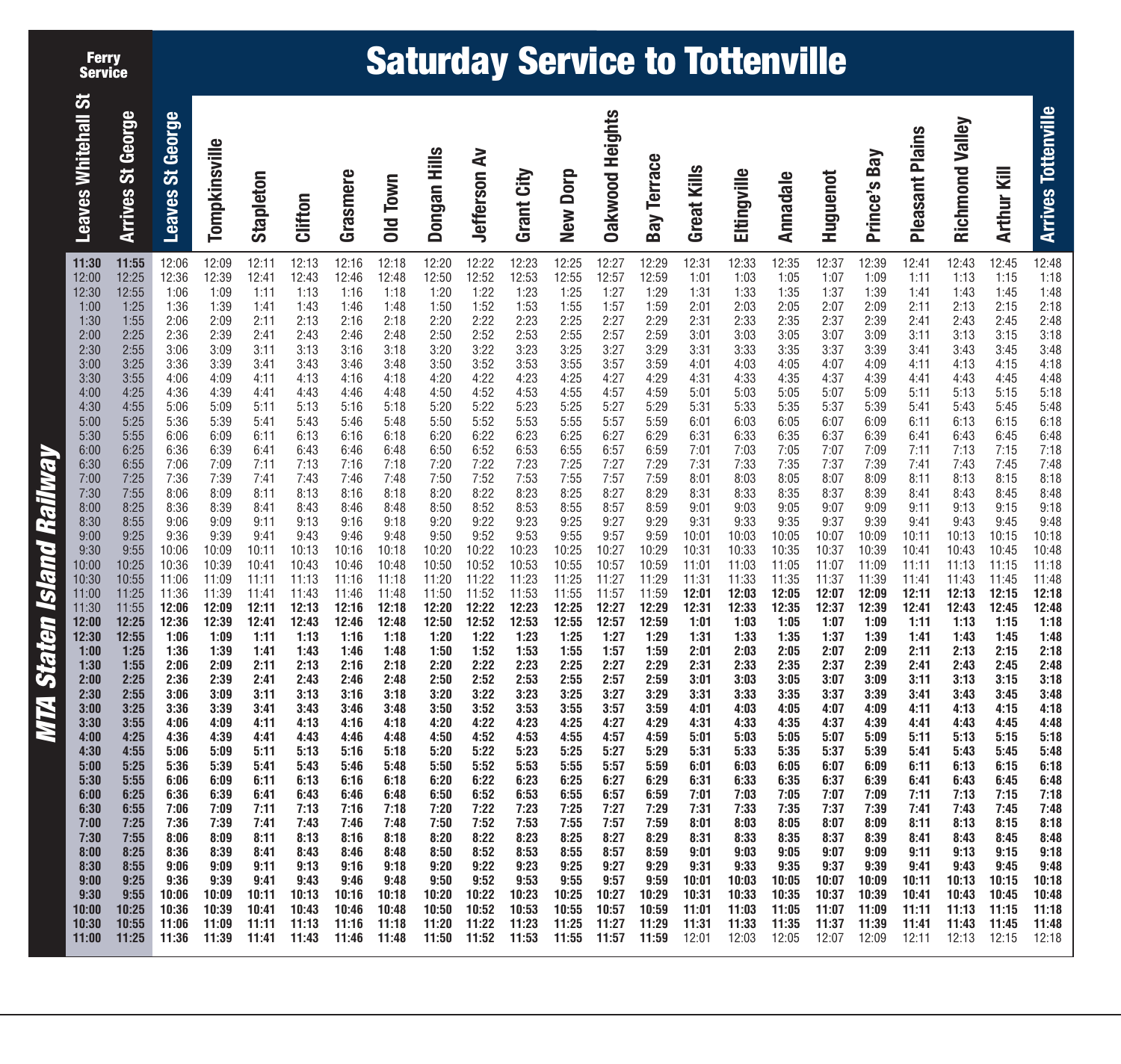# **MTA Staten Island Railway MTA Staten Island Railway**

| <b>The State is a set of the State of the State of the State of the State of the State of the State of the State of the State of the State of the State of the State of the State of the State of the State of the State of the </b>                                                          |
|-----------------------------------------------------------------------------------------------------------------------------------------------------------------------------------------------------------------------------------------------------------------------------------------------|
| 1:25<br>1:55<br>2:25<br>2:55<br>3:25<br>3:55<br>4:25<br>4:55<br>5:25<br>5:55<br>6:25<br>6:25<br>6:55<br>7:25<br>7:55<br>8:25<br>8:55<br>9:25<br>9:55<br>10:25<br>10:55<br>11:25<br>11:55<br>12:25<br>12:55<br>1:25<br>$1:55$<br>$2:25$<br>2:55<br>3:25<br>3:55<br>4:25<br>$\overline{a}$ . ma |
| 1:00<br>1:30<br>2:00<br>2:30<br>3:00<br>3:30<br>4:00<br>4:30<br>5:00<br>5:30<br>6:00<br>6:30<br>7:00<br>7:30<br>8:00<br>8:30<br>9:00<br>9:30<br>10:00<br>10:30<br>11:00<br>11:30<br>12:00<br>12:30<br>1:00<br>1:30<br>2:00<br>2:30<br>3:00<br>3:30<br>4:00                                    |
| 3<br>3<br>3<br>3<br>3<br>3<br>$\frac{3}{3}$                                                                                                                                                                                                                                                   |

**Ferry Service**

 $\overline{131}$ 

# **Sunday Service to St George Terminal**

| <b>Arrives Whitehall St</b><br><b>Arrives St George</b><br>Leaves St George | 1:25<br>1:00<br>1:13<br>1:30<br>1:55<br>1:43<br>2:25<br>2:00<br>2:13<br>2:55<br>2:30<br>2:43<br>3:25<br>3:00<br>3:55<br>3:13<br>3:30<br>3:43<br>4:25<br>4:00<br>4:13<br>4:55<br>4:30<br>5:25<br>4:43<br>5:00<br>5:55<br>5:13<br>5:30<br>6:25<br>5:43<br>6:00<br>6:55<br>6:13<br>6:30<br>7:25<br>6:43<br>7:00<br>7:55<br>7:13<br>7:30<br>8:25<br>7:43<br>8:00<br>8:55<br>8:13<br>8:30<br>9:25<br>8:43<br>9:00<br>9:13<br>9:30<br>9:55<br>9:43<br>10:25<br>10:00<br>10:30<br>10:55<br>11:00<br>11:25<br>11:30<br>11:55<br>12:25<br>12:00<br>12:55<br>12:30<br>1:25<br>1:00<br>1:55<br>1:13<br>1:30<br>2:25<br>1:43<br>2:00<br>2:55<br>2:13<br>2:30<br>3:25<br>2:43<br>3:00<br>3:55<br>3:13<br>3:30<br>4:25<br>3:43<br>4:00<br>4:55<br>4:13<br>4:30<br>5:25<br>4:43<br>5:00<br>5:55<br>5:13<br>5:30<br>6:25<br>5:43<br>6:00<br>6:55<br>6:13<br>6:30<br>7:25<br>6:43<br>7:00<br>7:55<br>7:13<br>7:30<br>8:25<br>7:43<br>8:00<br>8:55<br>8:13<br>8:30<br>9:25<br>8:43<br>9:00<br>9:13<br>9:55<br>9:30<br>10:25<br>9:43<br>10:00<br>10:55<br>10:30<br>11:25<br>11:00<br>11:30<br>11:55<br>12:25<br>12:00<br>12:55<br>12:30 |
|-----------------------------------------------------------------------------|----------------------------------------------------------------------------------------------------------------------------------------------------------------------------------------------------------------------------------------------------------------------------------------------------------------------------------------------------------------------------------------------------------------------------------------------------------------------------------------------------------------------------------------------------------------------------------------------------------------------------------------------------------------------------------------------------------------------------------------------------------------------------------------------------------------------------------------------------------------------------------------------------------------------------------------------------------------------------------------------------------------------------------------------------------------------------------------------------------------------|
| Tompkinsville                                                               | 12:40<br>12:43<br>1:10<br>1:40<br>2:10<br>2:40<br>3:10<br>3:40<br>4:10<br>4:40<br>5:10<br>5:40<br>6:10<br>6:40<br>7:10<br>7:40<br>8:10<br>8:40<br>9:10<br>9:40<br>10:10<br>10:13<br>10:40<br>10:43<br>11:10<br>11:13<br>11:40<br>11:43<br>12:13<br>12:10<br>12:43<br>12:40<br>1:10<br>1:40<br>2:10<br>2:40<br>3:10<br>3:40<br>4:10<br>4:40<br>5:10<br>5:40<br>6:10<br>6:40<br>7:10<br>7:40<br>8:10<br>8:40<br>9:10<br>9:40<br>10:10<br>10:13<br>10:40<br>10:43<br>11:10<br>11:13<br>11:40<br>11:43<br>12:10<br>12:13                                                                                                                                                                                                                                                                                                                                                                                                                                                                                                                                                                                                 |
| Stapleton                                                                   | 12:38<br>1:08<br>1:38<br>2:08<br>2:38<br>3:08<br>3:38<br>4:08<br>4:38<br>5:08<br>5:38<br>6:08<br>6:38<br>7:08<br>7:38<br>8:08<br>8:38<br>9:08<br>9:38<br>10:08<br>10:38<br>11:08<br>11:38<br>12:08<br>12:38<br>1:08<br>1:38<br>2:08<br>2:38<br>3:08<br>3:38<br>4:08<br>4:38<br>5:08<br>5:38<br>6:08<br>6:38<br>7:08<br>7:38<br>8:08<br>8:38<br>9:08<br>9:38<br>10:08<br>10:38<br>11:08<br>11:38<br>12:08                                                                                                                                                                                                                                                                                                                                                                                                                                                                                                                                                                                                                                                                                                             |
| Clifton                                                                     | 12:36<br>1:06<br>1:36<br>2:06<br>2:36<br>3:06<br>3:36<br>4:06<br>4:36<br>5:06<br>5:36<br>6:06<br>6:36<br>7:06<br>7:36<br>8:06<br>8:36<br>9:06<br>9:36<br>10:06<br>10:36<br>11:06<br>11:36<br>12:06<br>12:36<br>1:06<br>1:36<br>2:06<br>2:36<br>3:06<br>3:36<br>4:06<br>4:36<br>5:06<br>5:36<br>6:06<br>6:36<br>7:06<br>7:36<br>8:06<br>8:36<br>9:06<br>9:36<br>10:06<br>10:36<br>11:06<br>11:36<br>12:06                                                                                                                                                                                                                                                                                                                                                                                                                                                                                                                                                                                                                                                                                                             |
| Grasmere                                                                    | 12:33<br>1:03<br>1:33<br>2:03<br>2:33<br>3:03<br>3:33<br>4:03<br>4:33<br>5:03<br>5:33<br>6:03<br>6:33<br>7:03<br>7:33<br>8:03<br>8:33<br>9:03<br>9:33<br>10:03<br>10:33<br>11:03<br>11:33<br>12:03<br>12:33<br>1:03<br>1:33<br>2:03<br>2:33<br>3:03<br>3:33<br>4:03<br>4:33<br>5:03<br>5:33<br>6:03<br>6:33<br>7:03<br>7:33<br>8:03<br>8:33<br>9:03<br>9:33<br>10:03<br>10:33<br>11:03<br>11:33<br>12:03                                                                                                                                                                                                                                                                                                                                                                                                                                                                                                                                                                                                                                                                                                             |
| Old Town                                                                    | 12:31<br>1:01<br>1:31<br>2:01<br>2:31<br>3:01<br>3:31<br>4:01<br>4:31<br>5:01<br>5:31<br>6:01<br>6:31<br>7:01<br>7:31<br>8:01<br>8:31<br>9:01<br>9:31<br>10:01<br>10:31<br>11:01<br>11:31<br>12:01<br>12:31<br>1:01<br>1:31<br>2:01<br>2:31<br>3:01<br>3:31<br>4:01<br>4:31<br>5:01<br>5:31<br>6:01<br>6:31<br>7:01<br>7:31<br>8:01<br>8:31<br>9:01<br>9:31<br>10:01<br>10:31<br>11:01<br>11:31<br>12:01                                                                                                                                                                                                                                                                                                                                                                                                                                                                                                                                                                                                                                                                                                             |
| Dongan Hills                                                                | 12:29<br>12:59<br>1:29<br>1:59<br>2:29<br>2:59<br>3:29<br>3:59<br>4:29<br>4:59<br>5:29<br>5:59<br>6:29<br>6:59<br>7:29<br>7:59<br>8:29<br>8:59<br>9:29<br>9:59<br>10:29<br>10:59<br>11:29<br>11:59<br>12:29<br>12:59<br>1:29<br>1:59<br>2:29<br>2:59<br>3:29<br>3:59<br>4:29<br>4:59<br>5:29<br>5:59<br>6:29<br>6:59<br>7:29<br>7:59<br>8:29<br>8:59<br>9:29<br>9:59<br>10:29<br>10:59<br>11:29<br>11:59                                                                                                                                                                                                                                                                                                                                                                                                                                                                                                                                                                                                                                                                                                             |
| <b>Jefferson Av</b>                                                         | 12:27<br>12:57<br>1:27<br>1:57<br>2:27<br>2:57<br>3:27<br>3:57<br>4:27<br>4:57<br>5:27<br>5:57<br>6:27<br>6:57<br>7:27<br>7:57<br>8:27<br>8:57<br>9:27<br>9:57<br>10:27<br>10:57<br>11:27<br>11:57<br>12:27<br>12:57<br>1:27<br>1:57<br>2:27<br>2:57<br>3:27<br>3:57<br>4:27<br>4:57<br>5:27<br>5:57<br>6:27<br>6:57<br>7:27<br>7:57<br>8:27<br>8:57<br>9:27<br>9:57<br>10:27<br>10:57<br>11:27<br>11:57                                                                                                                                                                                                                                                                                                                                                                                                                                                                                                                                                                                                                                                                                                             |
| Grant City                                                                  | 12:26<br>12:56<br>1:26<br>1:56<br>2:26<br>2:56<br>3:26<br>3:56<br>4:26<br>4:56<br>5:26<br>5:56<br>6:26<br>6:56<br>7:26<br>7:56<br>8:26<br>8:56<br>9:26<br>9:56<br>10:26<br>10:56<br>11:26<br>11:56<br>12:26<br>12:56<br>1:26<br>1:56<br>2:26<br>2:56<br>3:26<br>3:56<br>4:26<br>4:56<br>5:26<br>5:56<br>6:26<br>6:56<br>7:26<br>7:56<br>8:26<br>8:56<br>9:26<br>9:56<br>10:26<br>10:56<br>11:26<br>11:56                                                                                                                                                                                                                                                                                                                                                                                                                                                                                                                                                                                                                                                                                                             |
| New Dorp                                                                    | 12:24<br>12:54<br>1:24<br>1:54<br>2:24<br>2:54<br>3:24<br>3:54<br>4:24<br>4:54<br>5:24<br>5:54<br>6:24<br>6:54<br>7:24<br>7:54<br>8:24<br>8:54<br>9:24<br>9:54<br>10:24<br>10:54<br>11:24<br>11:54<br>12:24<br>12:54<br>1:24<br>1:54<br>2:24<br>2:54<br>3:24<br>3:54<br>4:24<br>4:54<br>5:24<br>5:54<br>6:24<br>6:54<br>7:24<br>7:54<br>8:24<br>8:54<br>9:24<br>9:54<br>10:24<br>10:54<br>11:24<br>11:54                                                                                                                                                                                                                                                                                                                                                                                                                                                                                                                                                                                                                                                                                                             |
| <b>Dakwood Heights</b>                                                      | 12:22<br>12:52<br>1:22<br>1:52<br>2:22<br>2:52<br>3:22<br>3:52<br>4:22<br>4:52<br>5:22<br>5:52<br>6:22<br>6:52<br>7:22<br>7:52<br>8:22<br>8:52<br>9:22<br>9:52<br>10:22<br>10:52<br>11:22<br>11:52<br>12:22<br>12:52<br>1:22<br>1:52<br>2:22<br>2:52<br>3:22<br>3:52<br>4:22<br>4:52<br>5:22<br>5:52<br>6:22<br>6:52<br>7:22<br>7:52<br>8:22<br>8:52<br>9:22<br>9:52<br>10:22<br>10:52<br>11:22<br>11:52                                                                                                                                                                                                                                                                                                                                                                                                                                                                                                                                                                                                                                                                                                             |
| <b>Bay Terrace</b>                                                          | 12:20<br>12:50<br>1:20<br>1:50<br>2:20<br>2:50<br>3:20<br>3:50<br>4:20<br>4:50<br>5:20<br>5:50<br>6:20<br>6:50<br>7:20<br>7:50<br>8:20<br>8:50<br>9:20<br>9:50<br>10:20<br>10:50<br>11:20<br>11:50<br>12:20<br>12:50<br>1:20<br>1:50<br>2:20<br>2:50<br>3:20<br>3:50<br>4:20<br>4:50<br>5:20<br>5:50<br>6:20<br>6:50<br>7:20<br>7:50<br>8:20<br>8:50<br>9:20<br>9:50<br>10:20<br>10:50<br>11:20<br>11:50                                                                                                                                                                                                                                                                                                                                                                                                                                                                                                                                                                                                                                                                                                             |
| Great Kills                                                                 | 12:18<br>12:48<br>1:18<br>1:48<br>2:18<br>2:48<br>3:18<br>3:48<br>4:18<br>4:48<br>5:18<br>5:48<br>6:18<br>6:48<br>7:18<br>7:48<br>8:18<br>8:48<br>9:18<br>9:48<br>10:18<br>10:48<br>11:18<br>11:48<br>12:18<br>12:48<br>1:18<br>1:48<br>2:18<br>2:48<br>3:18<br>3:48<br>4:18<br>4:48<br>5:18<br>5:48<br>6:18<br>6:48<br>7:18<br>7:48<br>8:18<br>8:48<br>9:18<br>9:48<br>10:18<br>10:48<br>11:18<br>11:48                                                                                                                                                                                                                                                                                                                                                                                                                                                                                                                                                                                                                                                                                                             |
| Eltingville                                                                 | 12:16<br>12:46<br>1:16<br>1:46<br>2:16<br>2:46<br>3:16<br>3:46<br>4:16<br>4:46<br>5:16<br>5:46<br>6:16<br>6:46<br>7:16<br>7:46<br>8:16<br>8:46<br>9:16<br>9:46<br>10:16<br>10:46<br>11:16<br>11:46<br>12:16<br>12:46<br>1:16<br>1:46<br>2:16<br>2:46<br>3:16<br>3:46<br>4:16<br>4:46<br>5:16<br>5:46<br>6:16<br>6:46<br>7:16<br>7:46<br>8:16<br>8:46<br>9:16<br>9:46<br>10:16<br>10:46<br>11:16<br>11:46                                                                                                                                                                                                                                                                                                                                                                                                                                                                                                                                                                                                                                                                                                             |
| Annadale                                                                    | 12:14<br>12:44<br>1:14<br>1:44<br>2:14<br>2:44<br>3:14<br>3:44<br>4:14<br>4:44<br>5:14<br>5:44<br>6:14<br>6:44<br>7:14<br>7:44<br>8:14<br>8:44<br>9:14<br>9:44<br>10:14<br>10:44<br>11:14<br>11:44<br>12:14<br>12:44<br>1:14<br>1:44<br>2:14<br>2:44<br>3:14<br>3:44<br>4:14<br>4:44<br>5:14<br>5:44<br>6:14<br>6:44<br>7:14<br>7:44<br>8:14<br>8:44<br>9:14<br>9:44<br>10:14<br>10:44<br>11:14<br>11:44                                                                                                                                                                                                                                                                                                                                                                                                                                                                                                                                                                                                                                                                                                             |
| Huguenot                                                                    | 12:12<br>12:42<br>1:12<br>1:42<br>2:12<br>2:42<br>3:12<br>3:42<br>4:12<br>4:42<br>5:12<br>5:42<br>6:12<br>6:42<br>7:12<br>7:42<br>8:12<br>8:42<br>9:12<br>9:42<br>10:12<br>10:42<br>11:12<br>11:42<br>12:12<br>12:42<br>1:12<br>1:42<br>2:12<br>2:42<br>3:12<br>3:42<br>4:12<br>4:42<br>5:12<br>5:42<br>6:12<br>6:42<br>7:12<br>7:42<br>8:12<br>8:42<br>9:12<br>9:42<br>10:12<br>10:42<br>11:12<br>11:42                                                                                                                                                                                                                                                                                                                                                                                                                                                                                                                                                                                                                                                                                                             |
| Prince's Bay                                                                | 12:10<br>12:40<br>1:10<br>1:40<br>2:10<br>2:40<br>3:10<br>3:40<br>4:10<br>4:40<br>5:10<br>5:40<br>6:10<br>6:40<br>7:10<br>7:40<br>8:10<br>8:40<br>9:10<br>9:40<br>10:10<br>10:40<br>11:10<br>11:40<br>12:10<br>12:40<br>1:10<br>1:40<br>2:10<br>2:40<br>3:10<br>3:40<br>4:10<br>4:40<br>5:10<br>5:40<br>6:10<br>6:40<br>7:10<br>7:40<br>8:10<br>8:40<br>9:10<br>9:40<br>10:10<br>10:40<br>11:10<br>11:40                                                                                                                                                                                                                                                                                                                                                                                                                                                                                                                                                                                                                                                                                                             |
| <b>Pleasant Plains</b>                                                      | 12:08<br>12:38<br>1:08<br>1:38<br>2:08<br>2:38<br>3:08<br>3:38<br>4:08<br>4:38<br>5:08<br>5:38<br>6:08<br>6:38<br>7:08<br>7:38<br>8:08<br>8:38<br>9:08<br>9:38<br>10:08<br>10:38<br>11:08<br>11:38<br>12:08<br>12:38<br>1:08<br>1:38<br>2:08<br>2:38<br>3:08<br>3:38<br>4:08<br>4:38<br>5:08<br>5:38<br>6:08<br>6:38<br>7:08<br>7:38<br>8:08<br>8:38<br>9:08<br>9:38<br>10:08<br>10:38<br>11:08<br>11:38                                                                                                                                                                                                                                                                                                                                                                                                                                                                                                                                                                                                                                                                                                             |
| Richmond Valley                                                             | 12:06<br>12:36<br>1:06<br>1:36<br>2:06<br>2:36<br>3:06<br>3:36<br>4:06<br>4:36<br>5:06<br>5:36<br>6:06<br>6:36<br>7:06<br>7:36<br>8:06<br>8:36<br>9:06<br>9:36<br>10:06<br>10:36<br>11:06<br>11:36<br>12:06<br>12:36<br>1:06<br>1:36<br>2:06<br>2:36<br>3:06<br>3:36<br>4:06<br>4:36<br>5:06<br>5:36<br>6:06<br>6:36<br>7:06<br>7:36<br>8:06<br>8:36<br>9:06<br>9:36<br>10:06<br>10:36<br>11:06<br>11:36                                                                                                                                                                                                                                                                                                                                                                                                                                                                                                                                                                                                                                                                                                             |
| <b>Arthur Kill</b>                                                          | 12:04<br>12:34<br>1:04<br>1:34<br>2:04<br>2:34<br>3:04<br>3:34<br>4:04<br>4:34<br>5:04<br>5:34<br>6:04<br>6:34<br>7:04<br>7:34<br>8:04<br>8:34<br>9:04<br>9:34<br>10:04<br>10:34<br>11:04<br>11:34<br>12:04<br>12:34<br>1:04<br>1:34<br>2:04<br>2:34<br>3:04<br>3:34<br>4:04<br>4:34<br>5:04<br>5:34<br>6:04<br>6:34<br>7:04<br>7:34<br>8:04<br>8:34<br>9:04<br>9:34<br>10:04<br>10:34<br>11:04<br>11:34                                                                                                                                                                                                                                                                                                                                                                                                                                                                                                                                                                                                                                                                                                             |
| <b>Leaves Tottenville</b>                                                   | 12:01<br>12:31<br>1:01<br>1:31<br>2:01<br>2:31<br>3:01<br>3:31<br>4:01<br>4:31<br>5:01<br>5:31<br>6:01<br>6:31<br>7:01<br>7:31<br>8:01<br>8:31<br>9:01<br>9:31<br>10:01<br>10:31<br>11:01<br>11:31<br>12:01<br>12:31<br>1:01<br>1:31<br>2:01<br>2:31<br>3:01<br>3:31<br>4:01<br>4:31<br>5:01<br>5:31<br>6:01<br>6:31<br>7:01<br>7:31<br>8:01<br>8:31<br>9:01<br>9:31<br>10:01<br>10:31<br>11:01<br>11:31                                                                                                                                                                                                                                                                                                                                                                                                                                                                                                                                                                                                                                                                                                             |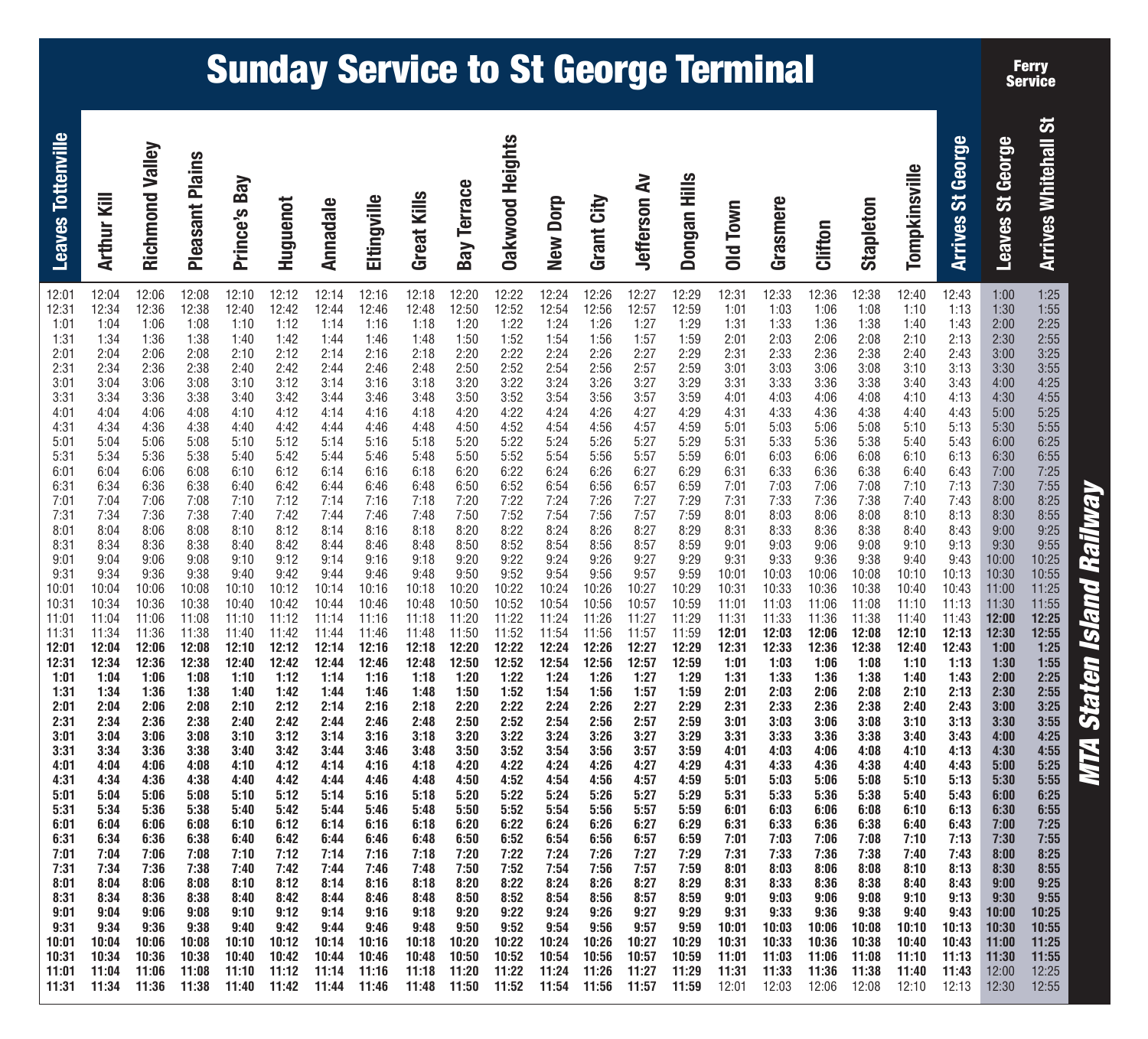**Ferry Service**

## **Sunday Service to Tottenville**

| MTA Staten Island Railway                                                                                                                                                                                                                                                                                                                                                                                                |                            |
|--------------------------------------------------------------------------------------------------------------------------------------------------------------------------------------------------------------------------------------------------------------------------------------------------------------------------------------------------------------------------------------------------------------------------|----------------------------|
| 11:30<br>12:00<br>12:30<br>1:00<br>1:30<br>2:00<br>2:30<br>3:00<br>3:30<br>4:00<br>4:30<br>5:00<br>5:30<br>6:00<br>6:30<br>7:00<br>7:30<br>8:00<br>8:30<br>9:00<br>$9:30$<br>$10:00$<br>10:30<br>11:00<br>11:30<br>12:00<br>12:30<br>1:00<br>1:30<br>2:00<br>2:30<br>3:00<br>3:30<br>4:00<br>4:30<br>5:00<br>5:30<br>6:00<br>6:30<br>7:00<br>7:30<br>8:00<br>8:30<br>9:00<br>9:30<br>10:00<br>10:30<br>11:00             | <b>Leaves Whitehall St</b> |
| 11:55<br>12:25<br>12:55<br>1:25<br>1:55<br>2:25<br>2:55<br>3:25<br>3:55<br>4:25<br>4:55<br>5:25<br>5:55<br>6:25<br>6:55<br>7:25<br>7:55<br>8:25<br>8:55<br>9:25<br>9:55<br>10:25<br>10:55<br>11:25<br>11:55<br>12:25<br>12:55<br>1:25<br>1:55<br>2:25<br>2:55<br>3:25<br>3:55<br>4:25<br>4:55<br>5:25<br>5:55<br>6:25<br>6:55<br>7:25<br>7:55<br>8:25<br>8:55<br>9:25<br>9:55<br>10:25<br>10:55<br>11:25                 | Arrives St George          |
| 12:06<br>12:36<br>1:06<br>1:36<br>2:06<br>2:36<br>3:06<br>3:36<br>4:06<br>4:36<br>5:06<br>5:36<br>6:06<br>6:36<br>7:06<br>7:36<br>8:06<br>8:36<br>9:06<br>9:36<br>10:06<br>10:36<br>11:06<br>11:36<br>12:06<br>12:36<br>1:06<br>1:36<br>2:06<br>2:36<br>3:06<br>3:36<br>4:06<br>4:36<br>5:06<br>5:36<br>6:06<br>6:36<br>7:06<br>7:36<br>8:06<br>8:36<br>9:06<br>9:36<br>10:06<br>10:36<br>11:06<br>11:36                 | <b>Leaves St George</b>    |
| 12:09<br>12:39<br>1:09<br>1:39<br>2:09<br>2:39<br>3:09<br>3:39<br>4:09<br>4:39<br>5:09<br>5:39<br>6:09<br>6:39<br>7:09<br>7:39<br>8:09<br>8:39<br>9:09<br>9:39<br>10:09<br>10:39<br>11:09<br>11:39<br>12:09<br>12:39<br>1:09<br>1:39<br>2:09<br>2:39<br>3:09<br>3:39<br>4:09<br>4:39<br>5:09<br>5:39<br>6:09<br>6:39<br>7:09<br>7:39<br>8:09<br>8:39<br>9:09<br>9:39<br>10:09<br>10:39<br>11:09<br>11:39                 | Tompkinsville              |
| 12:11<br>12:41<br>$-1:11$<br>1:41<br>2:11<br>2:41<br>3:11<br>3:41<br>4:11<br>4:41<br>5:11<br>5:41<br>6:11<br>6:41<br>7:11<br>7:41<br>8:11<br>8:41<br>9:11<br>9:41<br>10:11<br>10:41<br>11:11<br>11:41<br>12:11<br>12:41<br>1:11<br>1:41<br>2:11<br>2:41<br>3:11<br>3:41<br>4:11<br>4:41<br>5:11<br>5:41<br>6:11<br>6:41<br>7:11<br>7:41<br>8:11<br>8:41<br>9:11<br>9:41<br>10:11<br>10:41<br>11:11<br>11:41              | <b>Stapleton</b>           |
| 12:13<br>12:43<br>$-1:13$<br>1:43<br>2:13<br>2:43<br>3:13<br>3:43<br>4:13<br>4:43<br>5:13<br>5:43<br>6:13<br>6:43<br>7:13<br>7:43<br>8:13<br>8:43<br>9:13<br>9:43<br>10:13<br>10:43<br>11:13<br>11:43<br>12:13<br>12:43<br>1:13<br>1:43<br>2:13<br>2:43<br>3:13<br>3:43<br>4:13<br>4:43<br>5:13<br>5:43<br>6:13<br>6:43<br>7:13<br>7:43<br>8:13<br>8:43<br>9:13<br>9:43<br>10:13<br>10:43<br>11:13<br>11:43              | Clifton                    |
| 12:16<br>12:46<br>1:16<br>1:46<br>2:16<br>2:46<br>3:16<br>3:46<br>4:16<br>4:46<br>5:16<br>5:46<br>6:16<br>6:46<br>7:16<br>7:46<br>8:16<br>8:46<br>9:16<br>9:46<br>10:16<br>10:46<br>11:16<br>11:46<br>12:16<br>12:46<br>1:16<br>1:46<br>2:16<br>2:46<br>3:16<br>3:46<br>4:16<br>4:46<br>5:16<br>5:46<br>6:16<br>6:46<br>7:16<br>7:46<br>8:16<br>8:46<br>9:16<br>9:46<br>10:16<br>10:46<br>11:16<br>11:46                 | Grasmere                   |
| 12:18<br>12:48<br>1:18<br>1:48<br>2:18<br>2:48<br>3:18<br>3:48<br>4:18<br>4:48<br>5:18<br>5:48<br>6:18<br>6:48<br>7:18<br>7:48<br>8:18<br>8:48<br>9:18<br>9:48<br>10:18<br>10:48<br>11:18<br>11:48<br>12:18<br>12:48<br>1:18<br>1:48<br>2:18<br>2:48<br>3:18<br>3:48<br>4:18<br>4:48<br>5:18<br>5:48<br>6:18<br>6:48<br>7:18<br>7:48<br>8:18<br>8:48<br>9:18<br>9:48<br>10:18<br>10:48<br>11:18<br>11:48                 | Old Town                   |
| 12:20<br>12:50<br>1:20<br>1:50<br>2:20<br>2:50<br>3:20<br>3:50<br>4:20<br>4:50<br>5:20<br>5:50<br>6:20<br>6:50<br>7:20<br>7:50<br>8:20<br>8:50<br>9:20<br>9:50<br>10:20<br>10:50<br>11:20<br>11:50<br>12:20<br>12:50<br>1:20<br>1:50<br>2:20<br>2:50<br>3:20<br>3:50<br>4:20<br>4:50<br>5:20<br>5:50<br>6:20<br>6:50<br>7:20<br>7:50<br>8:20<br>8:50<br>9:20<br>9:50<br>10:20<br>10:50<br>11:20<br>11:50                 | Dongan Hills               |
| 12:22<br>12:52<br>7:22<br>1:52<br>2:22<br>2:52<br>3:22<br>3:52<br>4:22<br>4:52<br>5:22<br>$5:52$<br>$6:22$<br>$6:52$<br>$7:22$<br>$7:52$<br>$8:22$<br>$8:52$<br>9:22<br>9:52<br>10:22<br>10:52<br>11:22<br>11:52<br>12:22<br>12:52<br>1:22<br>1:52<br>2:22<br>2:52<br>3:22<br>3:52<br>4:22<br>4:52<br>5:22<br>5:52<br>6:22<br>6:52<br>7:22<br>7:52<br>8:22<br>8:52<br>9:22<br>9:52<br>10:22<br>10:52<br>11:22<br>11:52   | <b>Jefferson Av</b>        |
| 12:23<br>$12:53$<br>$1:23$<br>1:53<br>2:23<br>2:53<br>3:23<br>$3:53$<br>$4:23$<br>4:53<br>5:23<br>5:53<br>6:23<br>$6:53$<br>$7:23$<br>7:53<br>8:23<br>$8:53$<br>$9:23$<br>9:53<br>10:23<br>10:53<br>11:23<br>11:53<br>12:23<br>12:53<br>1:23<br>1:53<br>2:23<br>2:53<br>3:23<br>3:53<br>4:23<br>4:53<br>5:23<br>5:53<br>6:23<br>6:53<br>7:23<br>7:53<br>8:23<br>8:53<br>9:23<br>9:53<br>10:23<br>10:53<br>11:23<br>11:53 | Grant City                 |
| 12:25<br>12:55<br>1:25<br>1:55<br>2:25<br>2:55<br>3:25<br>3:55<br>4:25<br>4:55<br>5:25<br>5:55<br>6:25<br>6:55<br>7:25<br>7:55<br>8:25<br>8:55<br>9:25<br>9:55<br>10:25<br>10:55<br>11:25<br>11:55<br>12:25<br>12:55<br>1:25<br>1:55<br>2:25<br>2:55<br>3:25<br>3:55<br>4:25<br>4:55<br>5:25<br>5:55<br>6:25<br>6:55<br>7:25<br>7:55<br>8:25<br>8:55<br>9:25<br>9:55<br>10:25<br>10:55<br>11:25<br>11:55                 | New Dorp                   |
| 12:27<br>$12:57$<br>$1:27$<br>1:57<br>2:27<br>2:57<br>3:27<br>3:57<br>4:27<br>$4:57$<br>$5:27$<br>5:57<br>6:27<br>$6:57$<br>7:27<br>7:57<br>8:27<br>8:57<br>9:27<br>9:57<br>10:27<br>10:57<br>11:27<br>11:57<br>12:27<br>12:57<br>1:27<br>1:57<br>2:27<br>2:57<br>3:27<br>3:57<br>4:27<br>4:57<br>5:27<br>5:57<br>6:27<br>6:57<br>7:27<br>7:57<br>8:27<br>8:57<br>9:27<br>9:57<br>10:27<br>10:57<br>11:27<br>11:57       | <b>Dakwood Heights</b>     |
| 12:29<br>12:59<br>1:29<br>1:59<br>2:29<br>2:59<br>3:29<br>3:59<br>4:29<br>4:59<br>5:29<br>5:59<br>6:29<br>6:59<br>7:29<br>7:59<br>8:29<br>8:59<br>$9:29$<br>$9:59$<br>10:29<br>10:59<br>11:29<br>11:59<br>12:29<br>12:59<br>1:29<br>1:59<br>2:29<br>2:59<br>3:29<br>3:59<br>4:29<br>4:59<br>5:29<br>5:59<br>6:29<br>6:59<br>7:29<br>7:59<br>8:29<br>8:59<br>9:29<br>9:59<br>10:29<br>10:59<br>11:29<br>11:59             | <b>Bay Terrace</b>         |
| 12:31<br>1:01<br>1:31<br>2:01<br>2:31<br>3:01<br>3:31<br>4:01<br>4:31<br>5:01<br>5:31<br>6:01<br>6:31<br>7:01<br>7:31<br>8:01<br>8:31<br>9:01<br>9:31<br>10:01<br>10:31<br>11:01<br>11:31<br>12:01<br>12:31<br>1:01<br>1:31<br>2:01<br>2:31<br>3:01<br>3:31<br>4:01<br>4:31<br>5:01<br>5:31<br>6:01<br>6:31<br>7:01<br>7:31<br>8:01<br>8:31<br>9:01<br>9:31<br>10:01<br>10:31<br>11:01<br>11:31<br>12:01                 | <b>Great Kills</b>         |
| 12:33<br>$1:03$<br>$1:33$<br>2:03<br>2:33<br>3:03<br>3:33<br>4:03<br>4:33<br>5:03<br>5:33<br>6:03<br>6:33<br>7:03<br>7:33<br>8:03<br>8:33<br>9:03<br>9:33<br>10:03<br>10:33<br>11:03<br>11:33<br>12:03<br>12:33<br>1:03<br>1:33<br>2:03<br>2:33<br>3:03<br>3:33<br>4:03<br>4:33<br>5:03<br>5:33<br>6:03<br>6:33<br>7:03<br>7:33<br>8:03<br>8:33<br>9:03<br>9:33<br>10:03<br>10:33<br>11:03<br>11:33<br>12:03             | Eltingville                |
| 12:35<br>$1:05$<br>$1:35$<br>2:05<br>2:35<br>$3:05$<br>$3:35$<br>4:05<br>4:35<br>5:05<br>5:35<br>6:05<br>6:35<br>7:05<br>7:35<br>8:05<br>8:35<br>9:05<br>9:35<br>10:05<br>10:35<br>11:05<br>11:35<br>12:05<br>12:35<br>1:05<br>1:35<br>2:05<br>2:35<br>3:05<br>3:35<br>4:05<br>4:35<br>5:05<br>5:35<br>6:05<br>6:35<br>7:05<br>7:35<br>8:05<br>8:35<br>9:05<br>9:35<br>10:05<br>10:35<br>11:05<br>11:35<br>12:05         | <b>Annadale</b>            |
| 12:37<br>$1:07$<br>$1:37$<br>2:07<br>2:37<br>3:07<br>3:37<br>4:07<br>4:37<br>5:07<br>5:37<br>6:07<br>6:37<br>7:07<br>7:37<br>8:07<br>8:37<br>9:07<br>9:37<br>10:07<br>10:37<br>11:07<br>11:37<br>12:07<br>12:37<br>1:07<br>1:37<br>2:07<br>2:37<br>3:07<br>3:37<br>4:07<br>4:37<br>5:07<br>5:37<br>6:07<br>6:37<br>7:07<br>7:37<br>8:07<br>8:37<br>9:07<br>9:37<br>10:07<br>10:37<br>11:07<br>11:37<br>12:07             | Huguenot                   |
| 12:39<br>1:09<br>1:39<br>2:09<br>2:39<br>3:09<br>3:39<br>4:09<br>4:39<br>5:09<br>5:39<br>6:09<br>6:39<br>7:09<br>7:39<br>8:09<br>8:39<br>9:09<br>9:39<br>10:09<br>10:39<br>11:09<br>11:39<br>12:09<br>12:39<br>1:09<br>1:39<br>2:09<br>2:39<br>3:09<br>3:39<br>4:09<br>4:39<br>5:09<br>5:39<br>6:09<br>6:39<br>7:09<br>7:39<br>8:09<br>8:39<br>9:09<br>9:39<br>10:09<br>10:39<br>11:09<br>11:39<br>12:09                 | Prince's Bay               |
| 12:41<br>1:11<br>1:41<br>2:11<br>2:41<br>3:11<br>3:41<br>4:11<br>4:41<br>5:11<br>5:41<br>6:11<br>6:41<br>7:11<br>7:41<br>8:11<br>8:41<br>9:11<br>9:41<br>10:11<br>10:41<br>11:11<br>11:41<br>12:11<br>12:41<br>1:11<br>1:41<br>2:11<br>2:41<br>3:11<br>3:41<br>4:11<br>4:41<br>5:11<br>5:41<br>6:11<br>6:41<br>7:11<br>7:41<br>8:11<br>8:41<br>9:11<br>9:41<br>10:11<br>10:41<br>11:11<br>11:41<br>12:11                 | <b>Pleasant Plains</b>     |
| 12:43<br>1:13<br>1:43<br>2:13<br>2:43<br>3:13<br>3:43<br>4:13<br>4:43<br>5:13<br>5:43<br>6:13<br>6:43<br>7:13<br>7:43<br>8:13<br>8:43<br>9:13<br>9:43<br>10:13<br>10:43<br>11:13<br>11:43<br>12:13<br>12:43<br>1:13<br>1:43<br>2:13<br>2:43<br>3:13<br>3:43<br>4:13<br>4:43<br>5:13<br>5:43<br>6:13<br>6:43<br>7:13<br>7:43<br>8:13<br>8:43<br>9:13<br>9:43<br>10:13<br>10:43<br>11:13<br>11:43<br>12:13                 | <b>Richmond Valley</b>     |
| 12:45<br>1:15<br>1:45<br>2:15<br>2:45<br>3:15<br>3:45<br>4:15<br>4:45<br>5:15<br>5:45<br>6:15<br>6:45<br>7:15<br>7:45<br>8:15<br>8:45<br>9:15<br>9:45<br>10:15<br>10:45<br>11:15<br>11:45<br>12:15<br>12:45<br>1:15<br>1:45<br>2:15<br>2:45<br>3:15<br>3:45<br>4:15<br>4:45<br>5:15<br>5:45<br>6:15<br>6:45<br>7:15<br>7:45<br>8:15<br>8:45<br>9:15<br>9:45<br>10:15<br>10:45<br>11:15<br>11:45<br>12:15                 | Arthur Kill                |
| 12:48<br>1:18<br>1:48<br>2:18<br>2:48<br>3:18<br>3:48<br>4:18<br>4:48<br>5:18<br>5:48<br>6:18<br>6:48<br>7:18<br>7:48<br>8:18<br>8:48<br>9:18<br>9:48<br>10:18<br>10:48<br>11:18<br>11:48<br>12:18<br>12:48<br>1:18<br>1:48<br>2:18<br>2:48<br>3:18<br>3:48<br>4:18<br>4:48<br>5:18<br>5:48<br>6:18<br>6:48<br>7:18<br>7:48<br>8:18<br>8:48<br>9:18<br>9:48<br>10:18<br>10:48<br>11:18<br>11:48<br>12:18                 | <b>Arrives Tottenville</b> |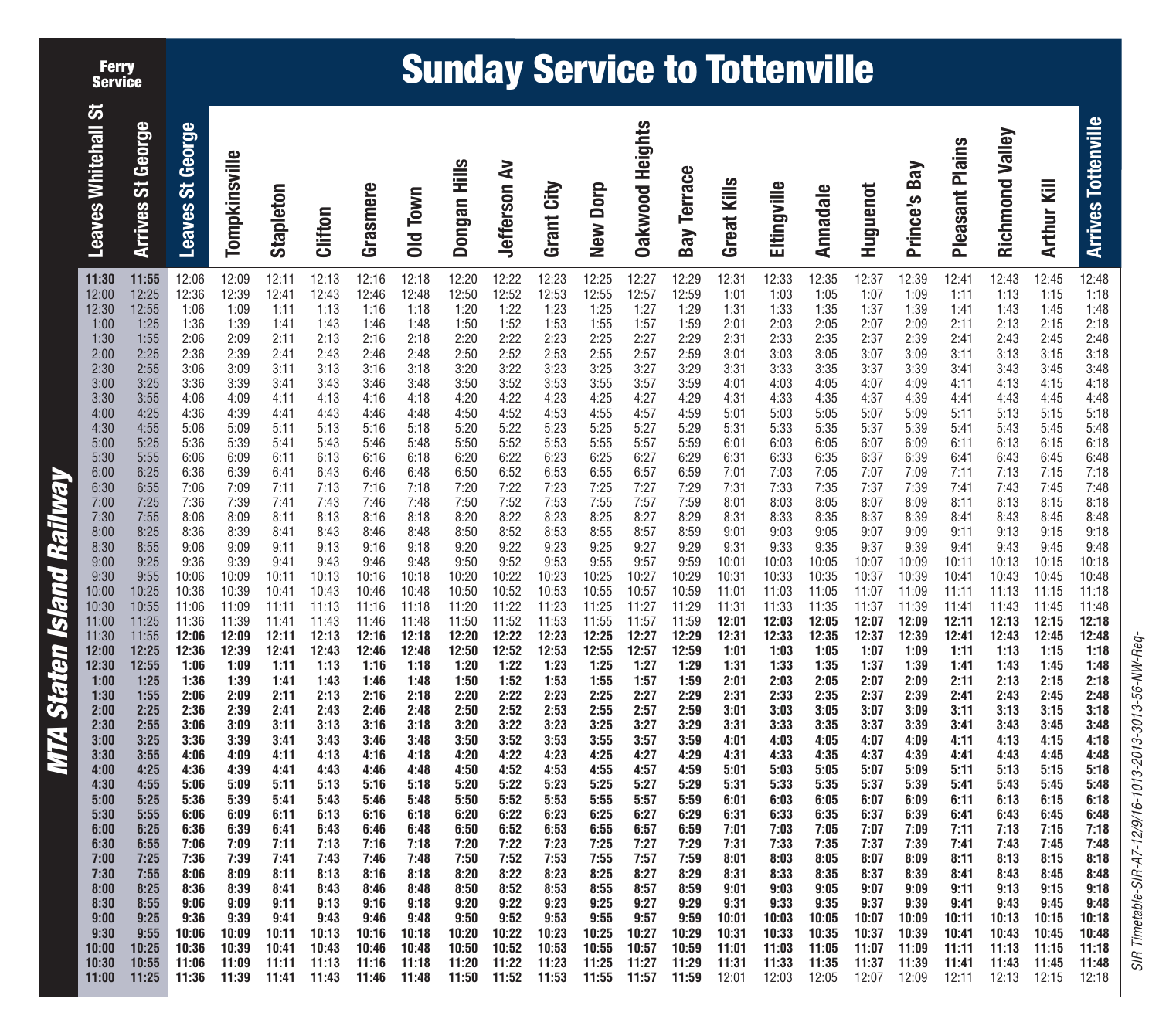

The map above shows the full route. Most trains travel the entire distance, other trains serve a part of the route. Please check the destination sign or timetable for information. Map does not show precise distances or directions.

|                         | * Special Boarding/Alighting Instructions |  |  |  |  |  |  |  |  |  |
|-------------------------|-------------------------------------------|--|--|--|--|--|--|--|--|--|
| <b>Clifton:</b>         | First 3 cars only to St George            |  |  |  |  |  |  |  |  |  |
| <b>Richmond Valley:</b> | First 3 cars only in both directions      |  |  |  |  |  |  |  |  |  |

**Accessible Station** - for increased safety, customers using wheelchairs are asked to board trains at the designated location near the *Off-Hour Waiting Area.*

 $\overline{\phantom{a}}$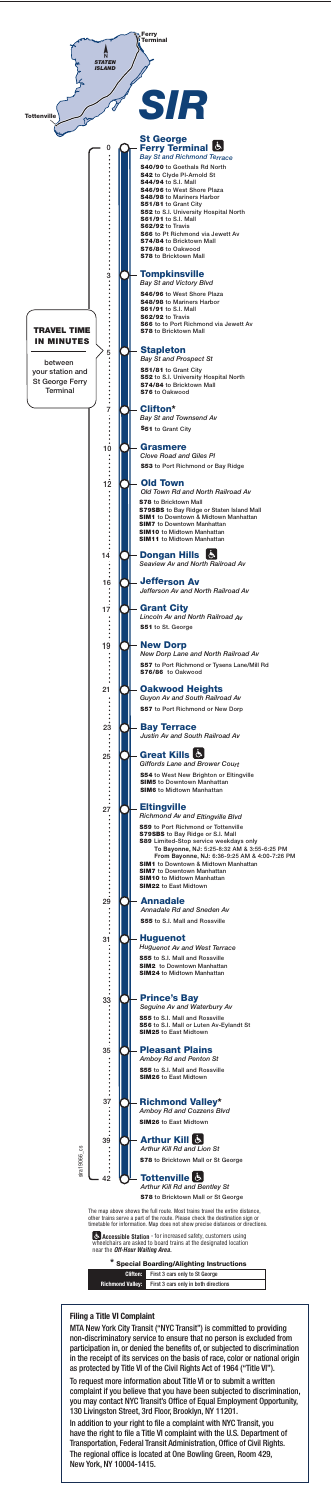## **Park N Ride**

- *Prince's Bay Huguenot •Annadale*
	-
- *Great Kills Dongan Hills Arthur Kill*

## **SIR Security**

**SIR is addressing passenger security as follows:**

- If you see something suspicious notify a Police Officer, MTA Employee, or call 1-888-NYC-SAFE
- If you observe disorderly behavior, notify the train crew

**Stations may be monitored by closed circuit television and/or MTA Police at any time.**

## **Customer Safety**

In addition, trains may operate against the normal direction of traffic at any given time. **ALWAYS** stand away from the platform edge and **NEVER** extend your head or any part of your body over the platform edge.

**Watch the Gap:** Please watch your step when entering and exiting the trains, and pay special attention to the gap between the train door and the station platform. When traveling with young children, be sure to hold their hands while entering or exiting the train.

## **SIR System Maintenance**

SIR system maintenance is generally performed Monday through Friday between 9:00 AM and 3:30 PM. During this time, trains may be diverted to operate alternately on the same track in both directions. During this time trains may operate up to 9 minutes late. Manhattanbound ferry connections will be maintained; however, in the event of ferry-related delays, it may not be possible to maintain all ferry connections from Manhattan. Look for signs at station entrances when diversions are in effect.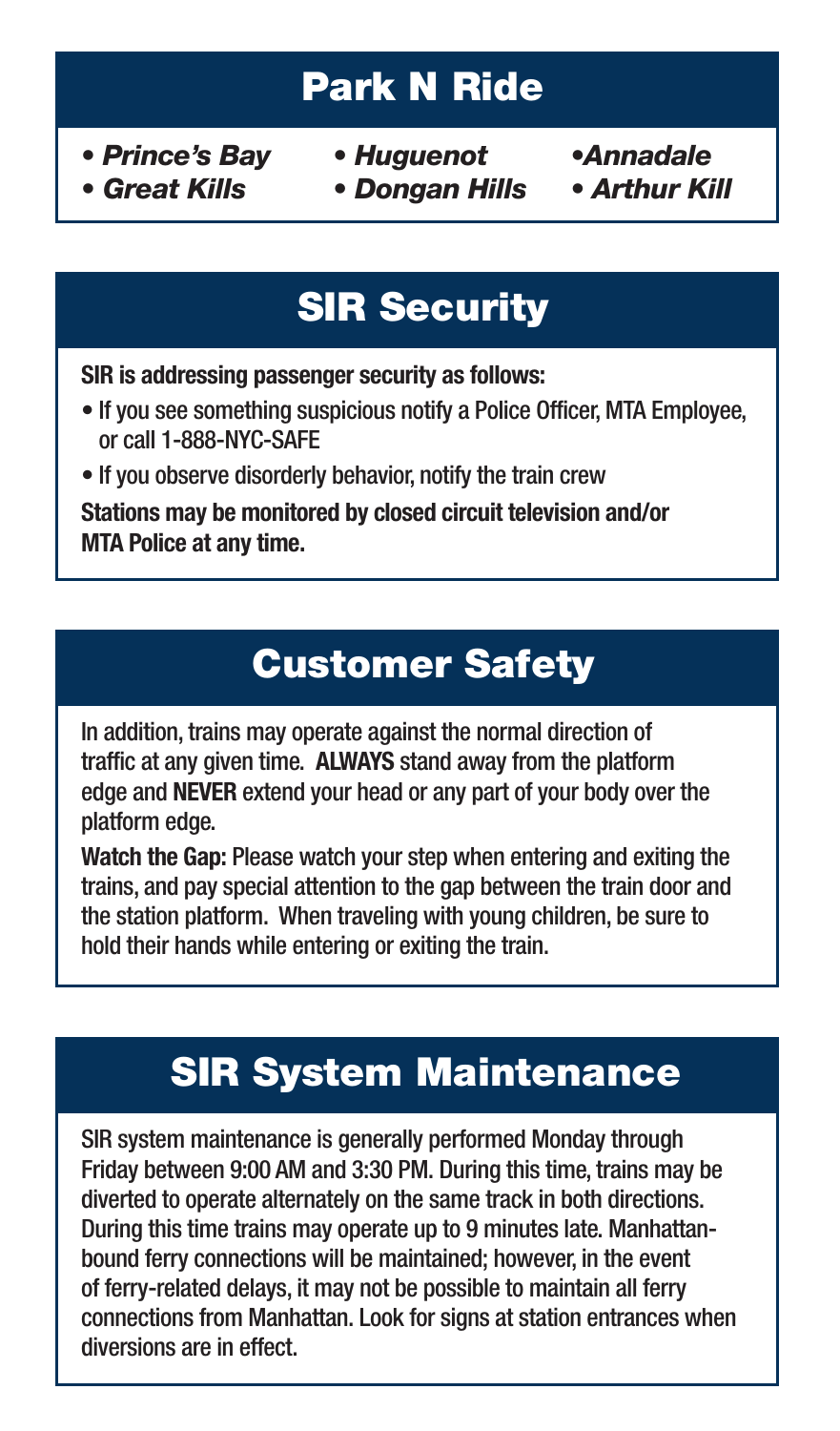#### **Rules of Conduct**

The property of MTA Staten Island Railway (SIR), including but not limited to its railway trains, stations, waiting areas and pedestrian walkways are governed by Rules of Conduct, of which any VIOLATION may result in ejection from the system, fine or arrest. Highlights follow, and the rules, in their entirety may be viewed online at http://www.mta.info/mta/police/rules\_sir.html.

#### It is a **VIOLATION** to:

Fail to pay the proper fare.

Enter/exit the system improperly – even if your MetroCard is not working properly.

Refuse to present proof of reduced fare eligibility to SIR employee or police officer.

#### It is a **VIOLATION** to:

Commit unsafe acts.

Enter tracks, tunnels, or other non-public areas.

Ride between railway cars.

Straddle or ride bicycle or scooter.

Stand on or ride a skateboard.

Wear in-line or roller skates.

#### It is a **VIOLATION** to:

Block free movement or interfere with train operation or

passenger comfort

Play a radio or sound reproduction device so as to be audible to others.

Carry bulky items.

Panhandle or beg.

Move between cars unless it is an emergency.

Damage SIR property.

Carry any liquid in an open container onto a train.

Drink alcoholic beverages.

Place one's foot on a train seat or a platform bench.

Occupy more than one seat or block a seat with personal belongings.

Lie down anywhere on SIR property.

Sit on a platform edge.

Smoke anywhere on SIR property.

Litter or create unsanitary conditions.

#### It is a **VIOLATION** to:

Bring any animal onto SIR property unless enclosed in humane container, carried so as not to annoy other passengers.

**Note:** Leashed/harnessed service animals and those engaged in law enforcement are typically exempt from this prohibition.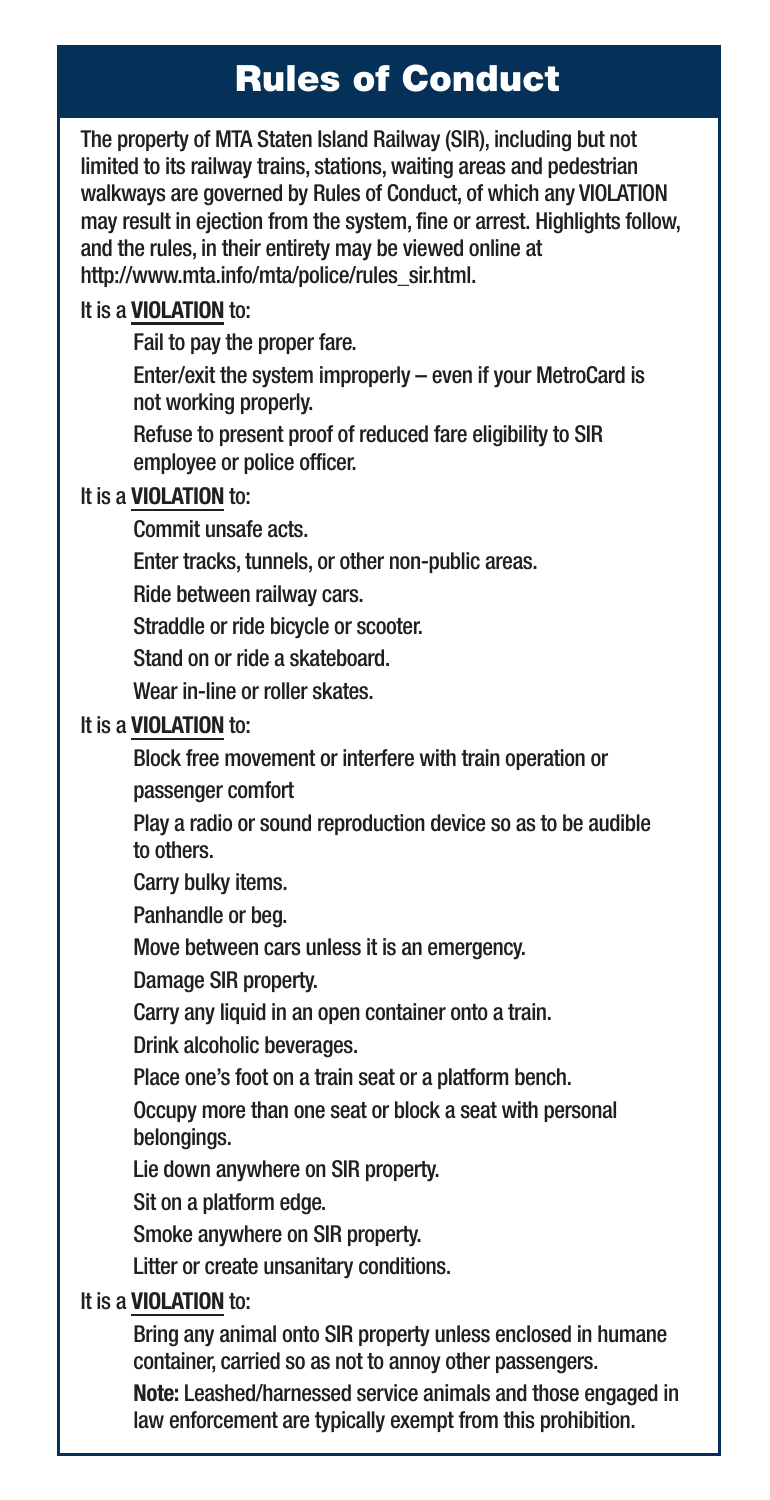#### **Responsibilities**

MTA Staten Island Railway cannot assume responsibility for inconvenience, expense, or damage resulting from errors in timetables, delayed trains, failure to make connections, or for changes in or shortage of equipment. The schedules, equipment, and fares shown in this timetable are subject to change without notice. MTA Staten Island Railway does not operate the Staten Island Ferry and is not responsible for delays, schedule changes, failure to make connections, or errors in timetables.

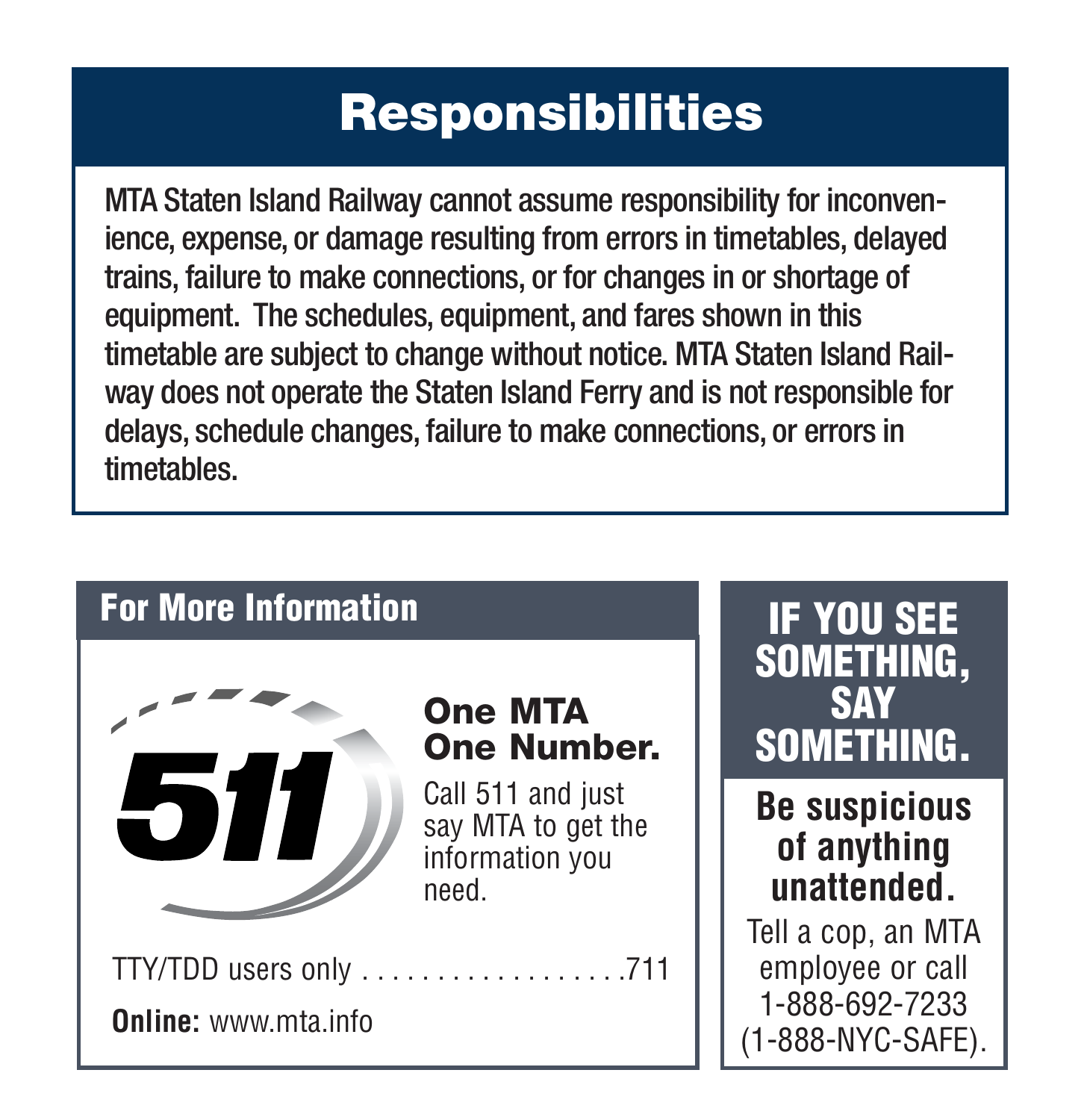#### **Filing a Title VI Complaint**

MTA New York City Transit ("NYC Transit") is committed to providing non-discriminatory service to ensure that no person is excluded from participation in, or denied the benefits of, or subjected to discrimination in the receipt of its services on the basis of race, color or national origin as protected by Title VI of the Civil Rights Act of 1964 ("Title VI").

To request more information about Title VI or to submit a written complaint if you believe that you have been subjected to discrimination, you may contact NYC Transit's Office of Equal Employment Opportunity, 130 Livingston Street, 3rd Floor, Brooklyn, NY 11201.

In addition to your right to file a complaint with NYC Transit, you have the right to file a Title VI complaint with the U.S. Department of Transportation, Federal Transit Administration, Office of Civil Rights. The regional office is located at One Bowling Green, Room 429, New York, NY 10004-1415.